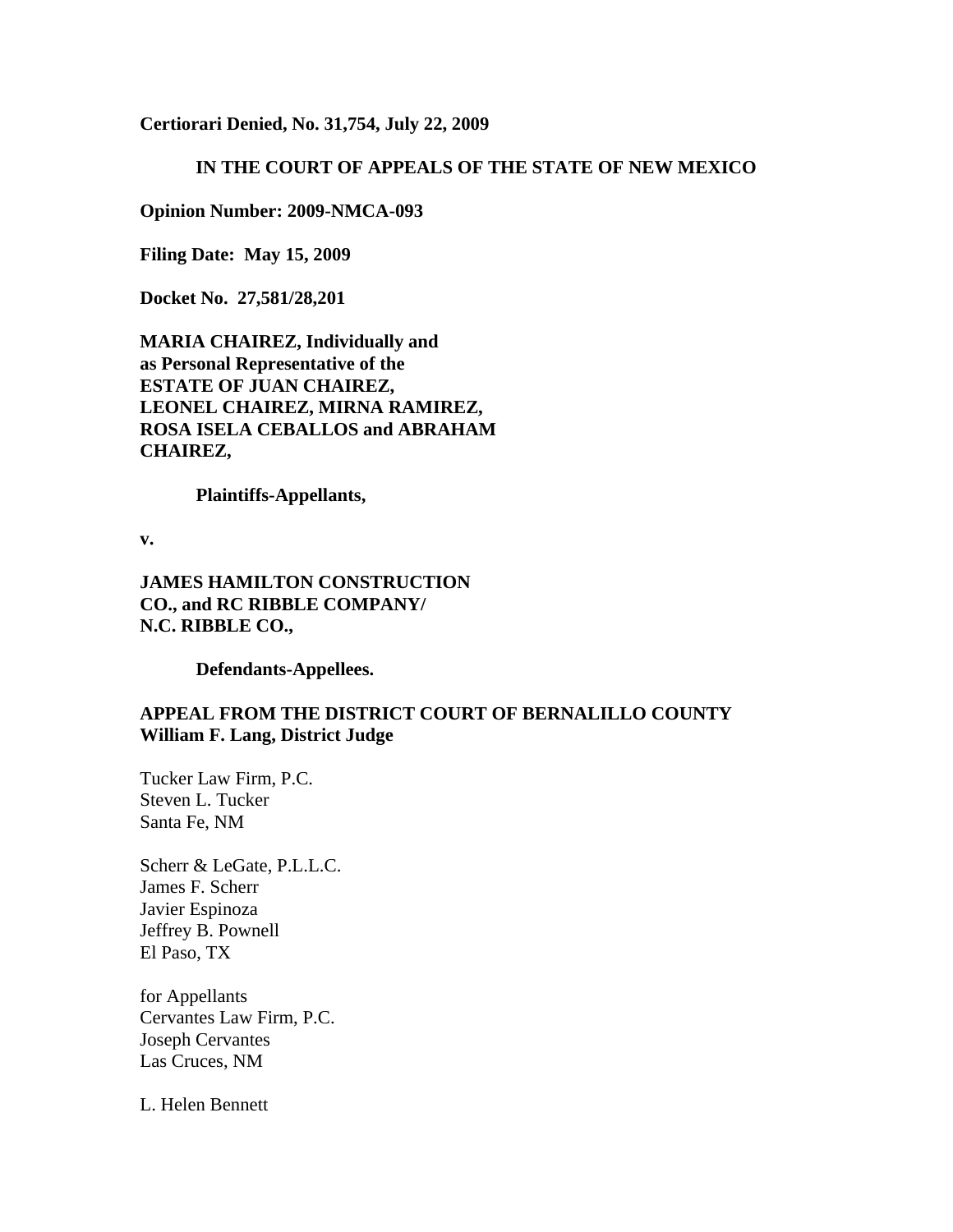Albuquerque, NM Jeffrey A. Dahl Law Offices, P.C. Jeffrey A. Dahl Albuquerque, NM

for Appellee James Hamilton Construction Co.

Modrall, Sperling, Roehl, Harris & Sisk, P.A. Kenneth L. Harrigan Stan N. Harris Albuquerque, NM

for Appellee N.C. Ribble Co.

#### **OPINION**

#### **FRY, Chief Judge.**

**{1}** In this appeal we address a facet of strict liability concerning a manufacturer's liability when, after delivery, a product is altered by the user. The product involved is a portable rock crushing plant designed by Defendant N.C. Ribble (NCR) and delivered to Defendant Hamilton Construction Company (Hamilton) in 1981. After the rock crusher was delivered, it was modified, apparently to make it easier for a worker to gain access to the feed box of the machine to clear rock jams or to maintain mechanical parts. Part of the modification included the removal of a metal shield, which removal exposed a moving flywheel. Juan Chairez, Plaintiff's decedent and an employee of Hamilton, died after an accident in which his leg was broken by the moving flywheel while he was trying to clear a rock jam. Mr. Chairez died in the hospital from a blood clot.

**{2}** Plaintiff's theory against NCR was that the modifications to the machine were foreseeable and therefore that NCR was strictly liable. Plaintiff's theory against the employer, Hamilton, was that Hamilton was liable under *Delgado v. Phelps Dodge Chino, Inc.*, 2001-NMSC-034, 131 N.M. 272, 34 P.3d 1148 (holding that conduct by the employer may preclude the employer from relying on the exclusivity of remedy provision of the Workers' Compensation Act).

**{3}** The district court granted both Defendants summary judgment, and Plaintiff appeals. On the strict liability claim against NCR, we adopt the rule that even if a product is substantially altered, a manufacturer may still be strictly liable if those changes were foreseeable. Applying that rule, we conclude that there are genuine issues of material fact as to foreseeability and reverse the summary judgment in favor of NCR. We conclude that *Delgado* does not apply and affirm the summary judgment in favor of Hamilton.

## **BACKGROUND**

**The Portable Rock Crushing Plant**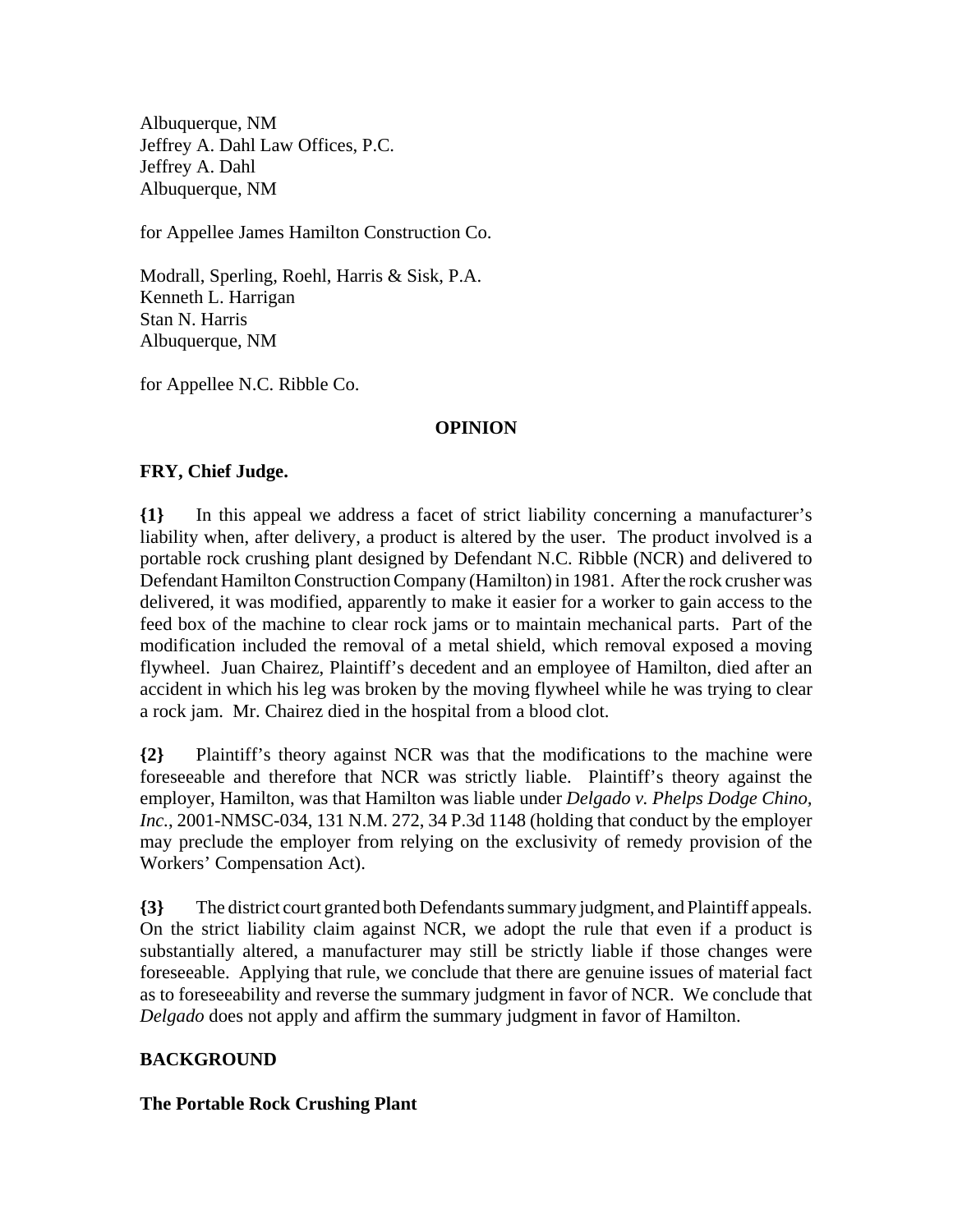**{4}** Chairez was working for Hamilton as part of a crew crushing rocks to be used on road projects. A rock crushing machine is commonly used to process rock into aggregate for use in highway construction. The heart of the machine is a jaw crusher. Around the crusher, Defendant NCR built a portable crushing plant designed to house the machinery of the crusher and deliver rocks to be crushed. This structure had a chassis and wheels and housed an engine and the crusher machinery. Above the crusher was a feed box surmounted by a platform that had guardrails with safety chains. Rocks were dumped into a hopper at the front end of the structure and were fed back to the crusher by a vibrating feeder, which eventually delivered the rocks to the feed box and crusher's jaws. The platform and guardrail were located 45 inches above the jaw crusher and covered much of the feed box when the machine was operating. Below the platform, which extended further beyond the rear of the feed box, sat two large flywheels at opposite ends of an axle that were turned by a 325-horsepower diesel engine and that supplied power to the crushing mechanism.

**{5}** Rocks commonly jam at the throat of the jaw crusher and have to be removed. Norman Ribble, who designed the machine, described different ways to clear the jams. While standing on the relative safety of the platform, a worker could use a shovel tooth or a tooth from the bucket of a front-end loader attached to a chain to try to pull or move the offending rocks to alleviate the jam. Sometimes workers used pry bars or tied a chain around a large rock that was causing a problem and used a loader to help lift it out. Sometimes a worker stopped the machine and removed rocks by hand. In this case, there was evidence that the Hamilton crew typically used a tooth attached to a chain and dangled the tooth into the rock jam in an attempt to reorient the rock or rocks or break them, thereby freeing the jam.

**{6}** Ribble testified that the machine should be turned off when a worker attempts to remove a jam. He stated that it is up to the customer to decide how to remove the jam because it would depend on the jam and what equipment the customer had available to accomplish the work. There was evidence that Hamilton trained its crew members (including Chairez) to turn the machine off before attempting to remove a jam but that workers sometimes attempted to remove jams while the machine was operating. The instruction manual stated that entry into the crushing chamber (feed box and crusher) when the machine was operating could result in extreme injury or death and warned workers not to stand on or above the jaw while it was in operation.

**{7}** Ribble explained that there is a danger in any crushing plant that cannot be engineered out. He stated that rock crushers have been a staple of the industry since 1951, and it is common knowledge not to go into the jaw of the machine while it is operating.

## **Modification of the Crushing Plant**

**{8}** As designed and delivered by NCR, the machine had a platform with guardrails above the feed box. There were two chains that could be removed to gain access to the feed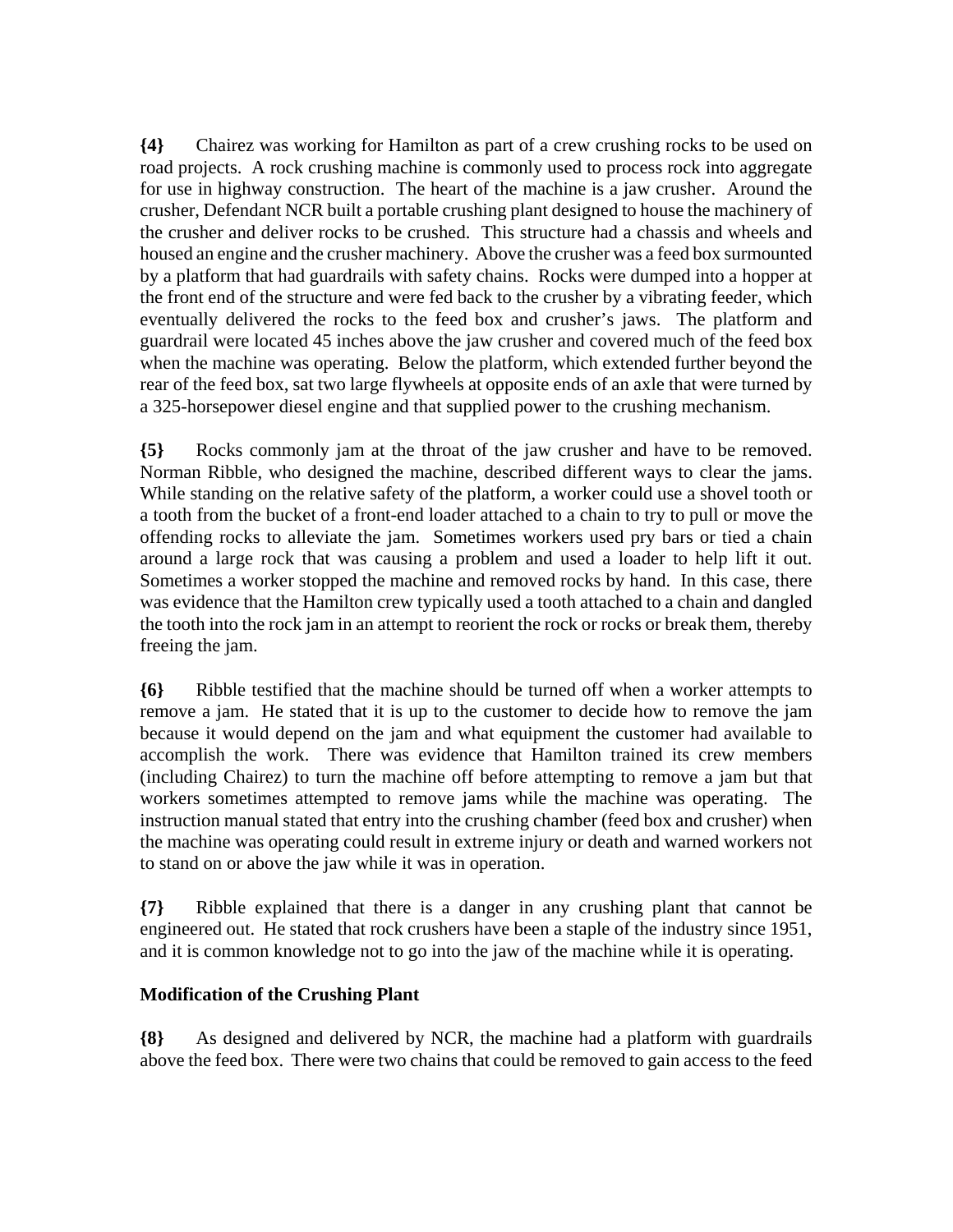box and jaw crusher. Ribble explained that workers sometimes had to perform maintenance on the machine but that the machine would have to be off when that was done. He also explained that the machine was not designed for anyone to be inside the feed box while the machine was operating. There were no steps or footholds designed inside the feed box because the feed box was designed to create a clear flow of material. It was not designed with maintenance in mind. Anyone who needed to get into the feed box to perform required maintenance would have to "crawl down inside of that box." He testified that "it's not an easy thing to climb into."

**{9}** At some point in the life of the machine it was modified. The fixed floor of the platform had been partially cut away, and a hinged, sliding, removable grate had been added. Below the grate, a step had been added approximately 17 inches below the platform. We refer to this step as the new step or the lower step. Beside the new step is a large flywheel that turns when the machine is operating. When the machine was delivered, the flywheel was completely enclosed and covered by a metal shield. However, the metal shield covering the flywheel was subsequently cut away, leaving the flywheel exposed. Photographs indicate that the step was attached next to the area where the metal shield had been cut away. After this change, the flywheel was partially enclosed, but there was an opening where there was no protection, and a person on the step would be next to the open area in which the flywheel turned. There is no evidence about whether the modifications—the addition of the grate and the lower step and the removal of the metal shield covering the flywheel—were made at the same time or at different times.

## **The Accident**

**{10}** On the day of the accident Chairez was in charge of shutting down the machine if there were jams or problems. As part of training Chairez received, he was taught to "lockout/tag-out," i.e., to turn off the machine before clearing any jams. There was evidence that labels were placed on the machine warning workers not to be inside the machine while it was operating. On the day in question a jam occurred, but Chairez did not turn off the machine. Instead, he climbed into the feed box, knelt on the lower step, and was attempting to clear the jam with his hands by tossing small rocks back up onto a pile. No one was supposed to be on the lower step when the machine was operating. Two of his coworkers, including his supervisor, Mr. Randolph, waved at him to come out of the feed box. One of his coworkers, Mr. Ward, said he thought Chairez was coming out and he (Ward) went to turn off the machine. About that time, Chairez's left leg contacted the flywheel. As a result, his leg broke. He was taken to the hospital for treatment, where he died from a blood clot.

## **DISCUSSION**

- **I. Strict Liability**
- **A. Standard of Review**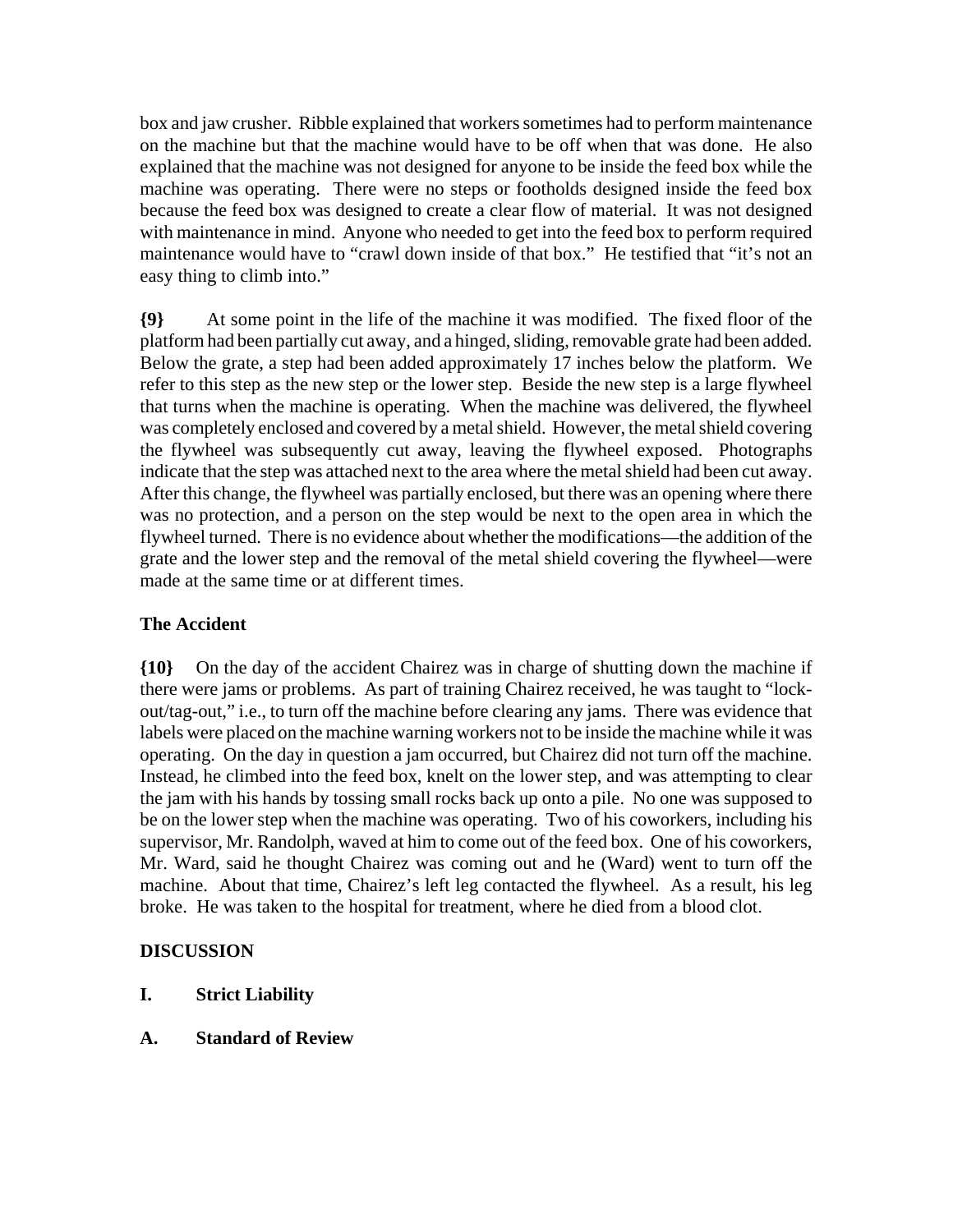**{11}** "Summary judgment is appropriate where there are no genuine issues of material fact and the movant is entitled to judgment as a matter of law. . . . We review these legal questions de novo." *Self v. United Parcel Serv., Inc.*, 1998-NMSC-046, ¶ 6, 126 N.M. 396, 970 P.2d 582 (citation omitted). "The movant need only make a prima facie showing that he is entitled to summary judgment. Upon the movant making a prima facie showing, the burden shifts to the party opposing the motion to demonstrate the existence of specific evidentiary facts which would require trial on the merits." *Roth v. Thompson*, 113 N.M. 331, 334-35, 825 P.2d 1241, 1244-45 (1992) (citations omitted).

## **B. Modifications to a Product**

**{12}** As an initial matter, the parties correctly note that there are no New Mexico cases specifically addressing the liability of a manufacturer for injuries caused by a product that has been modified since the time of its manufacture. However, there is a jury instruction on the subject, which states:

In order for a supplier . . . to be liable, the injury must have been caused by a condition of the product which was not substantially changed from the condition in which the . . . supplier placed the product on the market or in which the supplier could have reasonably expected it to be used.

For substantial change in the product to relieve a supplier of liability, the change itself must be a cause of the harm done.

#### UJI 13-1422 NMRA.

**{13}** The committee comment related to this instruction relies on several New Mexico cases that were decided prior to 1977 and on the *Restatement (Second) of Torts* § 402A(1)(b) (1965), which was itself adopted in 1965. The language of the instruction tracks the language of the *Restatement*. This language states that a product supplier cannot be liable for a product that has been substantially changed since the supplier sold the product. However, comment p to Section 402A expressly addresses this provision and notes that "[t]hus far the decisions applying the rule stated have not gone beyond products which are sold in the condition, or in substantially the same condition, in which they are expected to reach the hands of the ultimate user or consumer." *Restatement (Second) of Torts* § 402A cmt. p. The comment then goes on to state that

[i]n the absence of decisions providing a clue to the rules which are likely to develop, the Institute has refrained from taking any position as to the possible liability of the seller where the product is expected to, and does, undergo further processing or other substantial change after it leaves his hands.

*Id.*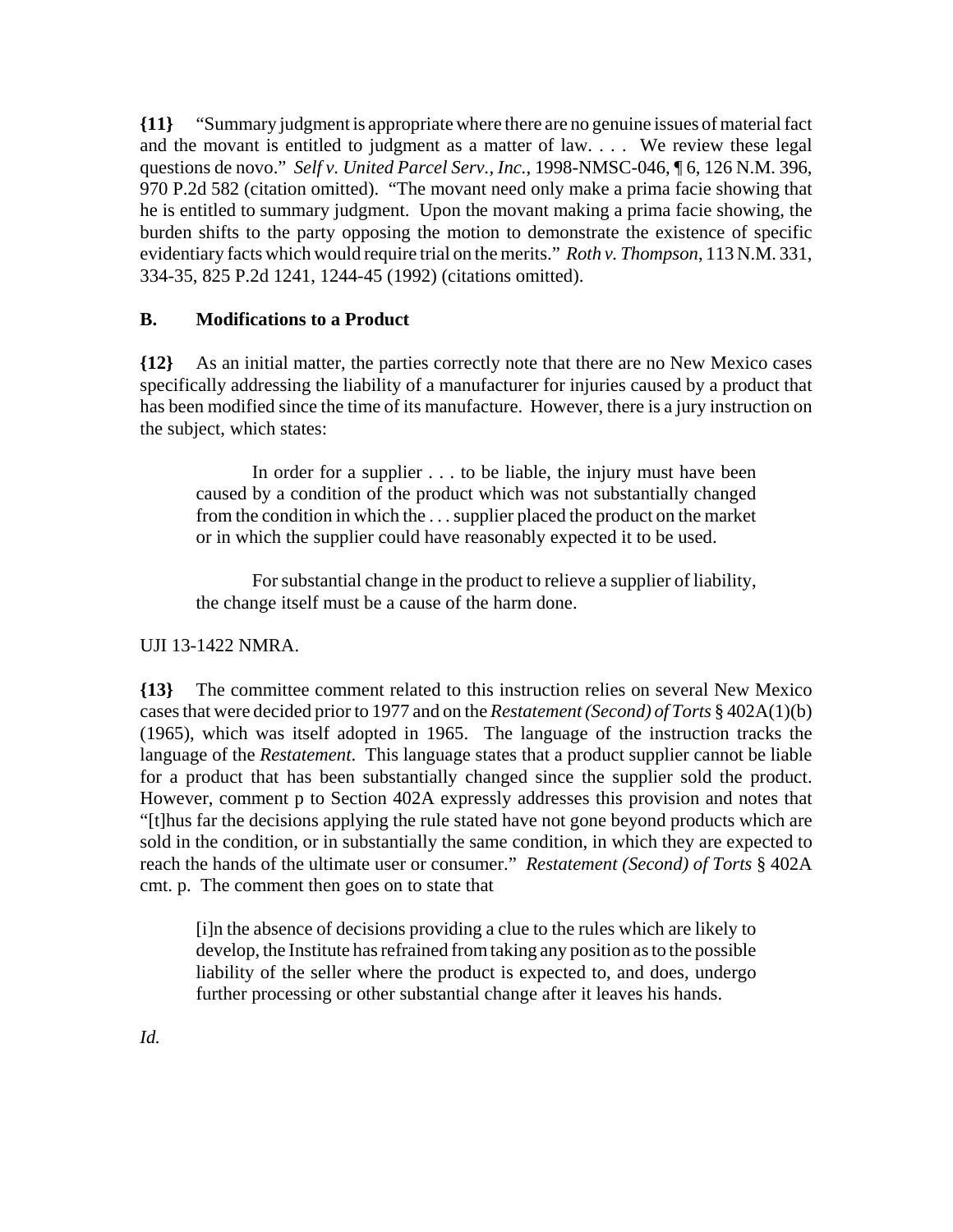**{14}** Since that comment was first published in 1965, the law of products liability significantly evolved. Some courts concluded that the question of whether a product had been "substantially changed" was one for the fact finder. *See, e.g.*, *Finnegan v. Havir Mfg. Corp.*, 290 A.2d 286, 292 (N.J. 1972) (holding that it was for the jury to determine whether the substitution of an electrical pedal for a mechanical treadle on a power press was a substantial change within the meaning of the *Restatement*'s Section 402A so as to relieve the manufacturer of liability); *Bich v. Gen. Elec. Co.*, 614 P.2d 1323, 1326 (Wash. Ct. App. 1980) (concluding that it was a question of fact for the jury whether the substitution of Westinghouse for General Electric fuses in a transformer constituted a substantial change). Other courts held that the concept of substantial change included a foreseeability component and/or was relevant to the question of causation. *See, e.g.*, *Webb v. Rodgers Mach. Mfg. Co.*, 750 F.2d 368, 372 (5th Cir. 1985) (applying Texas law and holding that the district court erred in directing a verdict in favor of the manufacturer in light of evidence that subsequent modifications to a wood shaper were foreseeable); *Smith v. Verson Allsteel Press Co.*, 393 N.E.2d 598, 604 (Ill. App. Ct. 1979) (concluding that even if a foreseeable modification to a machine contributes to the plaintiff's injury, the manufacturer may still be liable if the modification "is not a superseding or the sole proximate cause of the injury"); *Zacher v. Budd Co.*, 396 N.W.2d 122, 140 (S.D. 1986) (concluding that it was reversible error for the district court to instruct the jury that any substantial change in the product would relieve the supplier of liability; the court should have instructed the jury that only unforeseeable changes that constituted an intervening or superseding cause could preclude liability); *Eck v. Powermatic Houdaille, Div. of Houdaille Indus., Inc.*, 527 A.2d 1012, 1019-20 (Pa. Super. Ct. 1987) (holding that the district court erred in instructing the jury that any substantial change in a product, without regard to foreseeability, would relieve the supplier of liability and that "the issue of substantial change is part and parcel of a causation analysis").

**{15}** Currently, the states take varied approaches to the question of product modification. Some states deal with the issue by statute and others by common law. 1 Louis R. Frumer & Melvin I. Friedman, *Products Liability* § 8.04[7][a][iv] (2007). However, there is substantial authority for the rule that a manufacturer may be liable if the subsequent modification was reasonably foreseeable. *See id.* § 8.04[7][e]. "Most states will not absolve a manufacturer or seller from liability as the result of an alteration or modification that was reasonably foreseeable[.]" *Id.*

**{16}** By contrast, some states make alteration or modification a complete defense, and there is no exception for foreseeable modifications. *Id.* note 290, § 8.04[7][a][ii]. In New York, manufacturers are not strictly liable after a modification has been made, even if the modification was foreseeable. *Robinson v. Reed-Prentice Div. of Package Mach. Co.*, 49 N.Y.2d 471, 481 (N.Y. 1980) ("Material alterations at the hands of a third party which work a substantial change in the condition in which the product was sold by destroying the functional utility of a key safety feature, however foreseeable that modification may have been, are not within the ambit of a manufacturer's responsibility."); 1 Frumer et al., *supra*, § 8.04[7][f]. In some states, the issue is considered part of the state's comparative fault scheme. 1 Frumer et al., *supra* note 291, § 8.04[7][a][ii].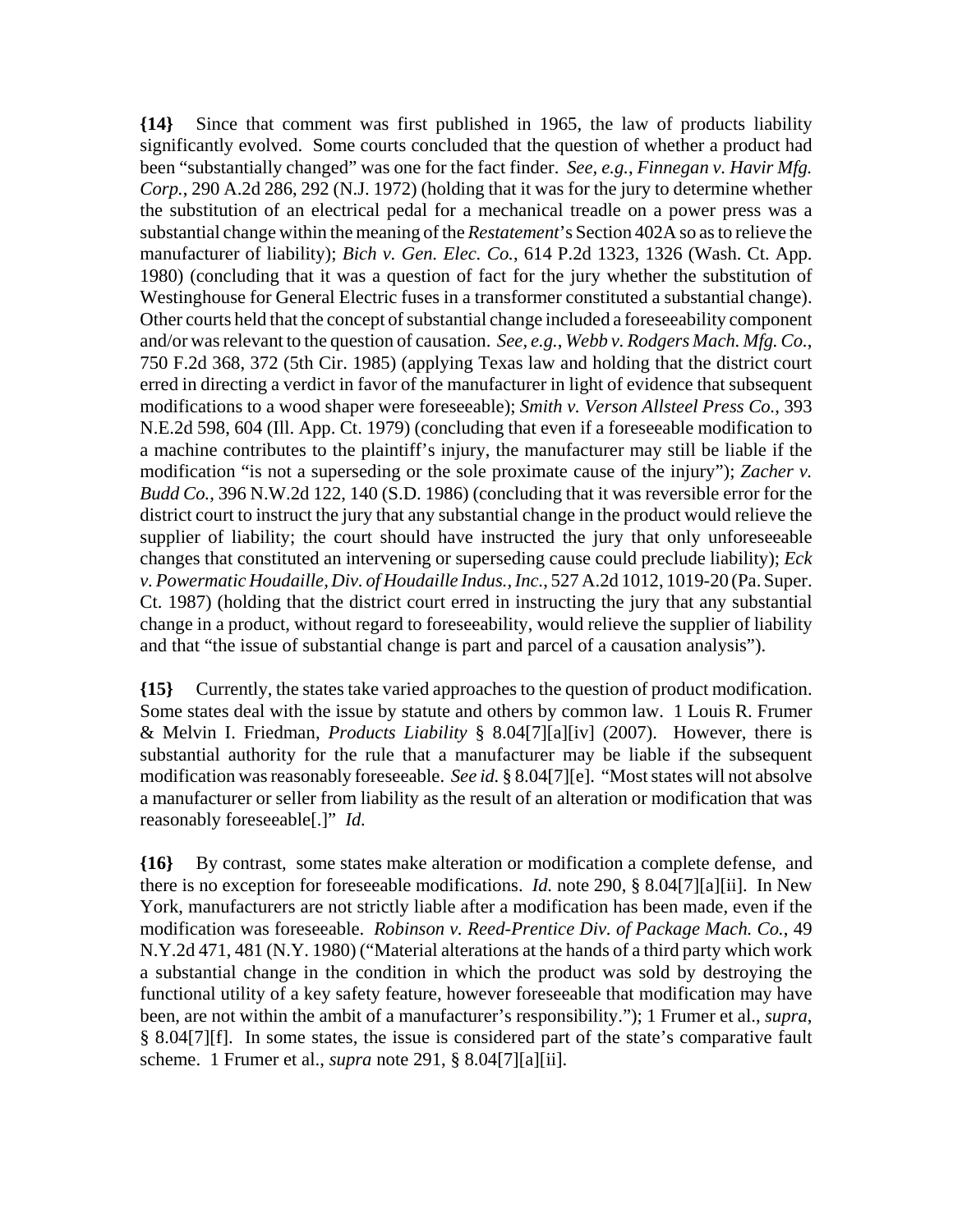**{17}** Case law in New Mexico suggests that we should follow the weight of authority and hold that a manufacturer or seller of a product may be held liable after a substantial modification of the product if the modification was reasonably foreseeable. This is consistent with existing New Mexico law concerning the misuse of a product. We have held that "[a] supplier has the duty to consider foreseeable risks of injury. This duty is limited to use of the product for a purpose *or in a manner which could reasonably be foreseen*." *Van de Valde v. Volvo of Am. Corp.*, 106 N.M. 457, 458, 744 P.2d 930, 931 (Ct. App. 1987) (emphasis added) (internal quotation marks and citation omitted). Thus, it is established New Mexico law that a consumer's misuse of a product does not shield the supplier from liability if the misuse is reasonably foreseeable to the supplier. *Cf.* UJI 13-1403 NMRA (stating that where misuse of a product that was not reasonably foreseeable to the supplier causes an injury, the supplier is not liable). The law views misuse of a product and modification of a product as similar concepts. For example, the *Restatement (Third) of Torts: Products Liability* § 2 (1998), groups misuse and modification together. *See id.* cmt. p (noting that "misuse, modification, and alteration are not discrete legal issues[, but r]ather, when relevant, they are aspects of the concepts of defect, causation, and plaintiff's fault"). Consequently, incorporating the notion of foreseeability into the assessment of product modification makes sense. We therefore conclude that NCR could conceivably be liable if the modifications to the rock crushing plant were reasonably foreseeable to NCR.

## **C. Foreseeability**

**{18}** Plaintiffs argue that there are genuine issues of material fact about whether NCR could foresee that alterations to the crusher would be made to allow easier access to clear jams and to perform maintenance. NCR, on the other hand, argues that the cause of the accident was the removal of the protective shield covering the flywheel, that this change had nothing to do with gaining easier access, and that NCR could not foresee that anyone would remove a solid metal shield covering a moving flywheel.

**{19}** The evidence supports the inference that the additional grate and step were added to improve access to the feed box to clear rock jams or to perform routine maintenance because, as Ribble himself testified, the box was "not an easy thing to climb into." Although it is unclear why the metal shield covering the flywheel was removed, the photographic evidence suggests that the shield may have been removed to create a place to attach one side of the new step. NCR argues that the accident could not have happened without the removal of the shield and that it was this modification that caused the accident. NCR argues that no reasonable person could foresee that a metal shield covering a flywheel would be removed. We are not persuaded that the unforeseeability of removing the metal shield can be determined as a matter of law.

**{20}** While it is true that the accident would not have happened if the flywheel had been covered, NCR's view of causation is too narrow. It is also true that the accident would not have happened if there had been no lower step that placed Chairez next to the unprotected flywheel. The addition of a step to more easily access the feed box for maintenance or to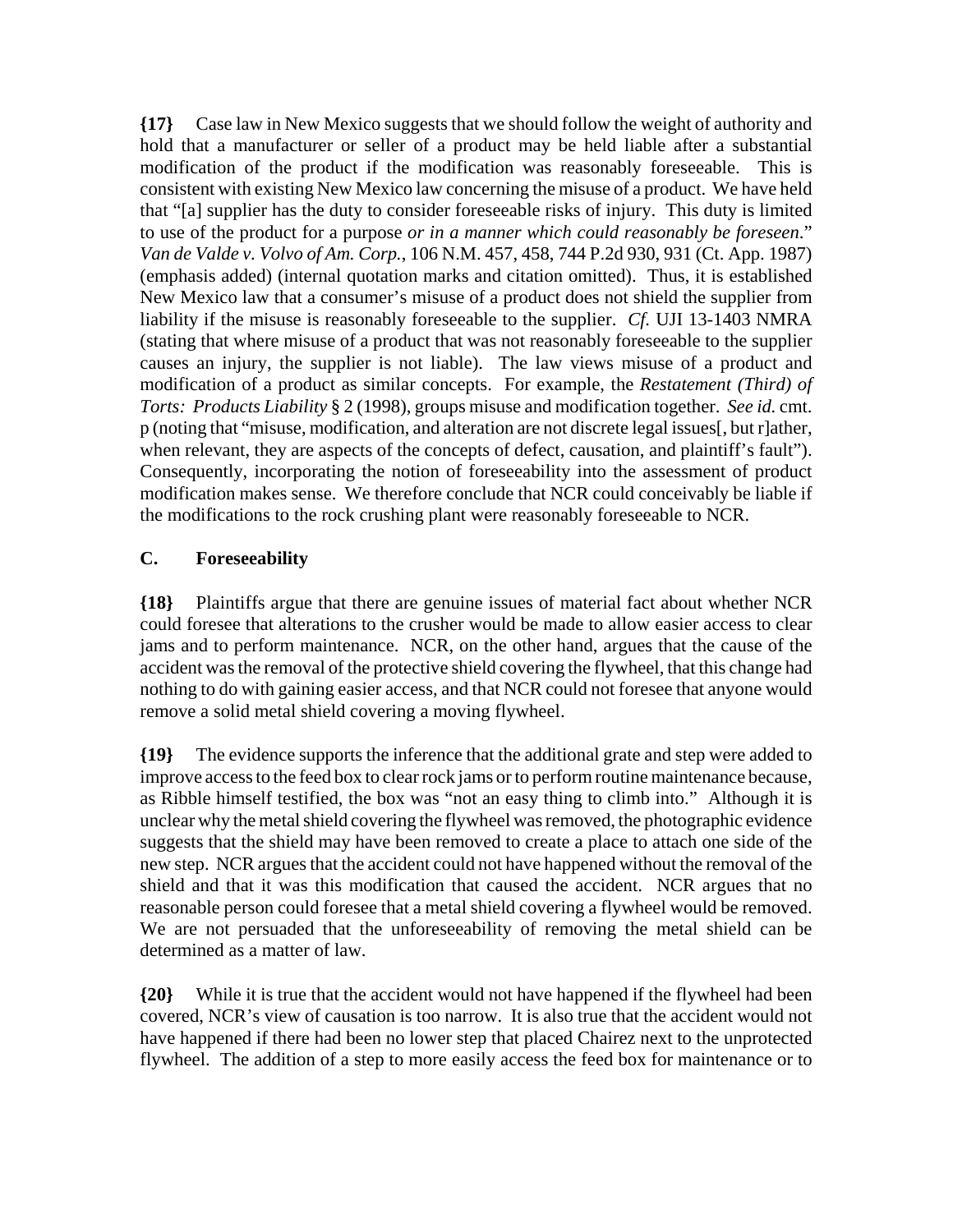clear rock jams may be objectively and reasonably foreseeable. While it is true that these alterations providing easier access allowed Chairez closer proximity to the exposed flywheel, we disagree with NCR that the focus is only on the metal covering that was removed. The new grate and the new step also played a role in the accident. Defense counsel apparently acknowledged this in the district court when he observed that the changes

created an inviting place for somebody to step down onto . . . this step to gain access to the area of jaw pressure, and it created a situation where somebody [who] was on that step . . . would be on a location where there would be no physical protection from being struck by the rotating flywheel.

**{21}** Viewing the evidence from a broader perspective, there are two distinct views of foreseeability. On one hand, NCR conceded that rock jams are common, that maintenance of the machine is required, and that the feed box was difficult to access. Thus, Plaintiff argues, it should be anticipated that the machine might be altered to make it easier to clear jams or to perform maintenance. On the other hand, NCR contends that it would be objectively unreasonable to anticipate that anyone would modify the machine to get closer to a rock crushing jaw, especially if the intention was to do so while the machine was running. We cannot say that either view is eminently more reasonable than the other. Because reasonable minds can differ on this issue, it is for the jury to determine these factual questions concerning the nature of the modifications, their relationship to each other, causation, and foreseeablity. *See Hiner v. Deere & Co.*, 340 F.3d 1190, 1198, 1200 (10th Cir. 2003) (holding that the foreseeability of welding bale-fork attachments to bucket of front-end loader was a question of fact); *Thompson v. Package Mach. Co.*, 99 Cal. Rptr. 281, 286 (Cal. Dist. Ct. App. 1971) (holding that foreseeability of an alteration is a jury issue); *Foster v. Devilbiss Co.*, 529 N.E.2d 581, 584 (Ill. App. Ct. 1988) (holding that where the trigger guard on a spray nozzle was removed because the nozzle was difficult to operate wearing gloves and the nozzle guards were removed because the nozzle tended to clog, the jury could determine that removal of the guards was foreseeable); *Medina v. Air-Mite Devices, Inc.*, 515 N.E.2d 770, 773-74 (Ill. App. Ct. 1987) (holding that where reasonable minds could differ about whether the modification to the product was foreseeable, summary judgment was inappropriate); *Schooley v. Ingersoll Rand, Inc.*, 631 N.E.2d 932, 938 (Ind. Ct. App. 1994) (holding that whether substantial alteration of a hoist hook was reasonably foreseeable was a jury question); *Handmaker v. Henney*, 1999-NMSC-043, ¶ 18, 128 N.M. 328, 992 P.2d 879 (stating that in reviewing summary judgment, we view the facts in the light most favorable to the party opposing summary judgment and draw all reasonable inferences in favor of a trial on the merits); *Wood v. Angel Fire Ski Corp.*, 108 N.M. 453, 458, 774 P.2d 447, 452 (Ct. App. 1989) (stating that where reasonable minds can differ on the issue of proximate cause, summary judgment is not proper).

**{22}** Our conclusion is consistent with New Mexico cases that have held that the jury should decide similar issues arising in the products liability context. *See Fernandez v. Ford Motor Co.*, 118 N.M. 100, 112, 879 P.2d 101, 113 (Ct. App. 1994) (stating that whether a product is unreasonably dangerous as manufactured without a safety device created a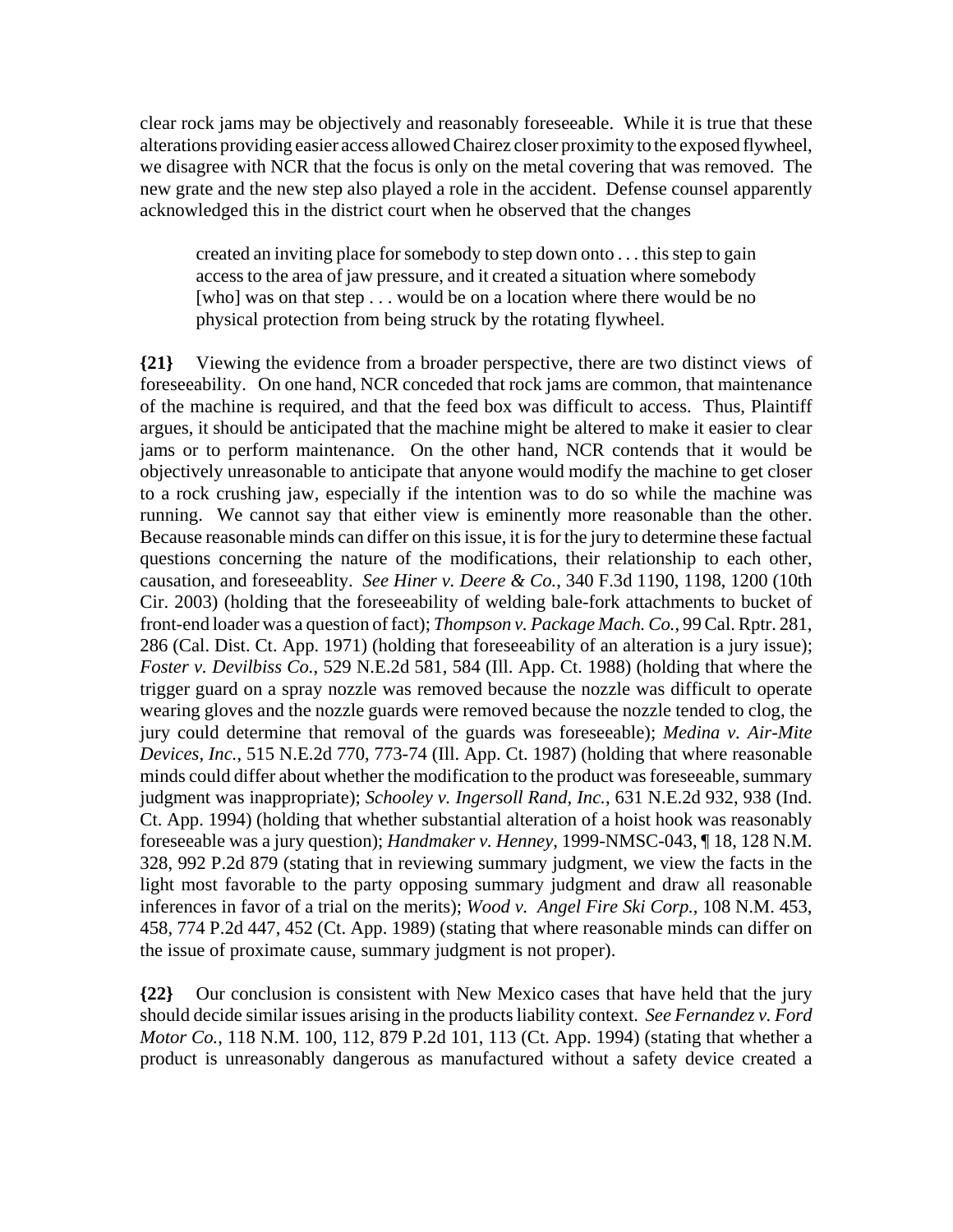genuine issue of material fact requiring resolution by the jury); *Salinas v. John Deere Co.*, 103 N.M. 336, 341, 707 P.2d 27, 32 (Ct. App. 1984) (stating that whether a product is unreasonably dangerous is ordinarily a jury question); *Michael v. Warner/Chilcott*, 91 N.M. 651, 653-55, 579 P.2d 183, 185-87 (Ct. App. 1978) (holding that the adequacy of warning was a question of fact for the jury); *Deem v. Woodbine Mfg. Co.*, 89 N.M. 50, 57-59, 546 P.2d 1207, 1214-16 (Ct. App. 1976) (holding that the foreseeability of a child using the product was a question of fact), *rev'd on other grounds by Woodbine Mfg. Co. v. Deem*, 89 N.M. 172, 548 P.2d 452 (1976); *First Nat'l Bank in Albuquerque v. Nor-Am Agric. Prods., Inc.*, 88 N.M. 74, 83, 537 P.2d 682, 691 (Ct. App. 1975) (holding that the adequacy of warning and whether the product was unreasonably dangerous were questions of fact for the jury). *But see Van de Valde*, 106 N.M. at 458, 744 P.2d at 931 (holding that while foreseeability of misuse of a product by a consumer is ordinarily a fact question, the court may decide as a matter of law whether the use to which the product was put was so unintended and unforeseeable that the case may be decided on summary judgment).

**{23}** NCR and the dissent rely on *Van de Valde* to argue that the modification of the machine was not foreseeable as a matter of law. We are not persuaded. *Van de Valde* involved a plaintiff using a spare tire retention strap to hold curtain rods in place on a car's roof rack. 106 N.M. at 457-58, 744 P.2d at 930-31. The court in *Van de Valde* affirmed summary judgment in favor of the strap manufacturer because the plaintiff's use of the strap was unforeseeable as a matter of law. *Id.* at 460, 744 P.2d at 933. The use of the strap to secure curtain rods was entirely foreign to the strap's intended use to retain a spare tire. Here, the modifications to the machine were conceivably in furtherance of the use of the machine as a rock crushing mechanism and were apparently made to facilitate the routine maintenance of the machine and the clearing of rock jams, which are an inevitable occurrence during the use of such machines. This is in contrast to the completely unrelated use of the spare tire retention strap to secure objects to a roof rack in *Van de Valde*.

**{24}** NCR also relies on cases from other jurisdictions holding that the removal of a safety guard is unforeseeable as a matter of law. We first observe that it is questionable whether the metal shield covering the flywheel should be considered a safety guard. The shield was apparently a solid sheet of metal covering a moving part. Machines commonly have moving parts covered by metal, and we are unwilling to conclude that the metal shield was a safety device or that the removal of metal overlying a moving part will always equate with the removal of a safety guard. Additionally, to the extent there is an issue in this case or in any future case about the removal of a safety device, whether the removal of a safety device is reasonably foreseeable will depend on the facts in the particular case, and we do not believe it should be subject to an automatic rule. *See, e.g., Foster*, 529 N.E.2d at 584 (holding that the foreseeability of the removal of guards was a fact question).

**{25}** NCR also argues that Ribble himself did not foresee the modifications that would allow a person closer access to the jaw crusher or that would uncover the flywheel, but we do not view this as dispositive. *See* 1 Frumer et al., *supra*, § 8.04[7][e] (stating that the test is whether the modifications were objectively and reasonably foreseeable). The jury may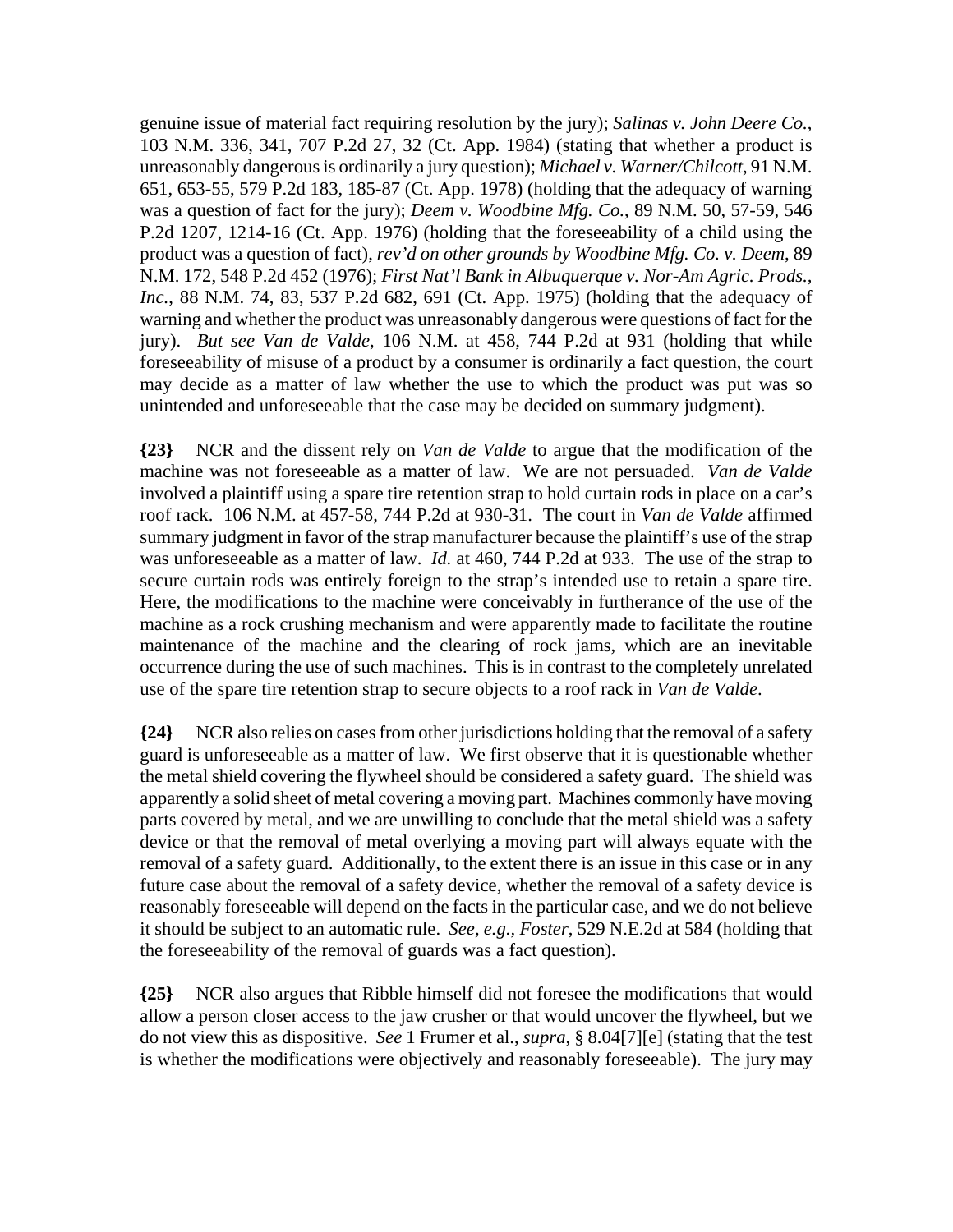weigh his testimony, but it is free to reach its own conclusion. *See Chavira v. Carnahan*, 77 N.M. 467, 469, 423 P.2d 988, 990 (1967) (stating that the jury weighs the evidence).

**{26}** In our view, the question of foreseeability of the modifications is particularly suited to the jury's consideration because it is a question that, depending on the case, may encompass three issues that are classic fact issues: the existence of a defect in the product, legal cause, and comparative fault. *See Restatement (Third) of Torts: Products Liability* § 17 cmt. a (1998) (noting that misuse, modification, and alteration "relate to one of three issues in a products liability action:" defect, causation, and contributory fault). For example, in the present case, NCR may argue at trial that it was the modifications to the machine—no matter how foreseeable—and not the machine's alleged defective design (i.e., the design's failure to permit easy rock-clearing and maintenance) that caused Chairez's injury. NCR may also argue that even if the modifications were foreseeable, it was Chairez's negligence in approaching the operating mechanism that resulted in his injury. Thus, our decision today in no way assures Plaintiff of a successful outcome at trial. Instead, our decision simply refuses to draw a line determining that the modifications here were unforeseeable as a matter of law.

**{27}** In reaching our holding that foreseeability presents a genuine issue of material fact, we emphasize that we are not expressing a blanket rule that summary judgment will never be appropriate in this context. Cases dealing with the effect of a subsequent modification arise in many different factual scenarios, and courts have reached different results. *See* Frederick E. Felder, J.D., Annotation, *Products Liability: Alteration Of Product After It Leaves Hands Of Manufacturer Or Seller as Affecting Liability for Product-Caused Harm*, 41 A.L.R.3d 1251, § 3 (1972). Each case must be considered on its own merits.

**{28}** For all of these reasons, we conclude that a manufacturer or seller may be strictly liable for substantial changes and alterations that are reasonably foreseeable. We also conclude that under the facts in this case, foreseeability presents a genuine issue of material fact, and we reverse the summary judgment in favor of NCR.

## **II.** *Delgado*

**{29}** Because Chairez was employed by Hamilton, his estate's sole remedy against Hamilton is workers' compensation unless the estate can establish a *Delgado* claim. *Delgado* holds that an employee's sole remedy is not workers' compensation if: (1) he or she can establish that the employer engaged in an intentional act or omission without just cause that is reasonably expected to result in the injury to the worker; (2) the employer expected the intentional act or omission to result in the injury; and (3) the intentional act or omission proximately caused the injury. *See Delgado,* 2001-NMSC-034, ¶ 26. The district court, noting that *Delgado* is a "very, very narrow exception," concluded that Plaintiff did not establish the existence of a genuine issue on this claim. We agree.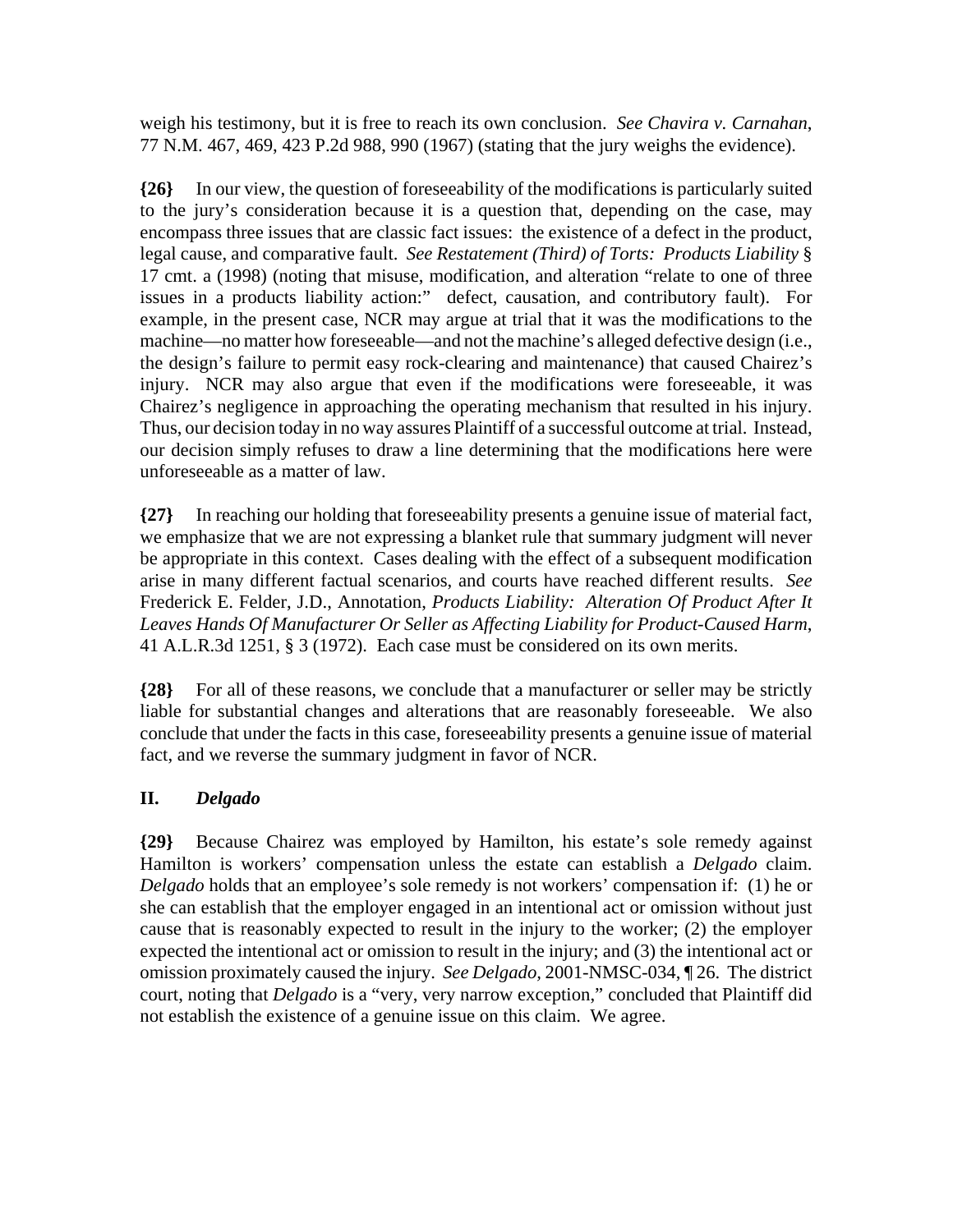**{30}** The burden to establish a *Delgado* claim is high. It requires intentional infliction of or willfully causing an injury. *Id.* ¶ 24. Negligence is not enough. *Id.* ¶ 30. In *Morales v. Reynolds*, 2004-NMCA-098, ¶ 10, 136 N.M. 280, 97 P.3d 612, we observed that *Delgado* stemmed from "egregious employer conduct: a combination of deadly conditions, profitmotivated disregard for easily implemented safety measures, complete lack of worker training or preparation, and outright denial of assistance to a worker in a terrifying situation." *Id. Delgado* addressed a situation involving deliberate or intentional acts that the employer knew or should have known would almost certainly result in serious injury or death. *Id.* ¶ 9. In order to recover on a *Delgado* claim, a worker must establish that the employer's conduct was unconscionable, *id.* ¶ 10, and that it "exemplif[ied] a comparable degree of egregiousness" as that in *Delgado. Id.* ¶ 14.

**{31}** Plaintiff argues that it established an issue of fact as to whether Hamilton engaged in an intentional act that it reasonably expected to result in injury to Chairez by removing the metal cover protecting the flywheel. We do not agree. Even if Hamilton intentionally removed the metal shielding the flywheel, Plaintiff did not present any evidence suggesting that Hamilton intended Chairez to be in a position where he would be exposed to the flywheel while the flywheel was in operation.

**{32}** There is no evidence here that anyone associated with Hamilton ordered Chairez to enter the feed box of the machine to clear a rock jam with his hands. Additionally, Chairez was the person specifically designated to turn off the machine prior to attempts to clear any jams, yet he chose not to turn off the machine. Turning off the machine, as Hamilton had trained him to do, would have removed virtually all danger. There is evidence that two of Chairez's coworkers, including his foreman, told him to come out of the feed box. The record is devoid of any evidence that anyone affiliated with Hamilton required Chairez to go down to the step and remove rocks by hand while the crusher was operating. Consequently, unlike the situation in *Delgado*, where the employer ordered the worker into a molten inferno despite the worker's protestations, 2001-NMSC-034, ¶¶ 4-5, it was Chairez's own choice and conduct that placed him in harm's way.

**{33}** We further conclude that the gravity of the harm and the certainty of injury in the present case does not approach the level required by *Delgado. See Morales,* 2004-NMCA-098, ¶ 29 (concluding that *Delgado* did not apply where the employer's acts and omissions "did not approach the certainty or egregiousness of the employer in *Delgado.*") Accepting Plaintiff's evidence that attempting to clear jams while the machine was operating was a "common practice," the evidence established only that sometimes workers would drop the tooth from the upper platform while the machine was on. This was not the practice that resulted in Chairez's injury. In addition, evidence that it was common practice for workers to remove jams while the machine was running suggests that it was normally performed without incident. *See id.* ¶ 23 (observing that evidence that the worker had performed the same task before without injury weighed against worker's *Delgado* claim). Plaintiff has not pointed to any evidence that it was common practice for workers to try to clear jams from the lower step while the machine was running. Nor has Plaintiff introduced any evidence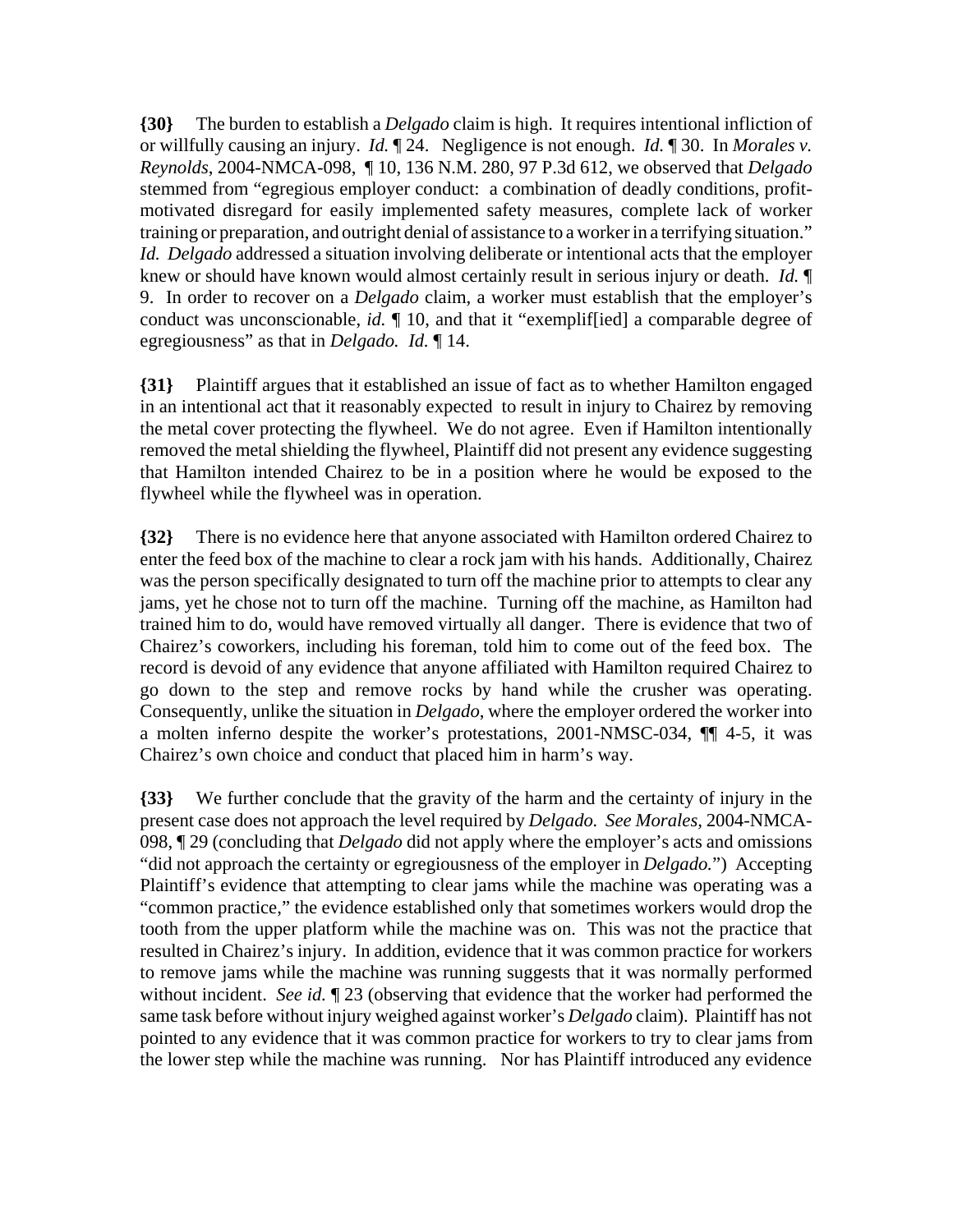that it was common practice for anyone to kneel on the lower step and attempt to remove rocks by hand. We conclude that, as a matter of law, Plaintiff failed to introduce evidence that Hamilton engaged in intentional conduct that resulted in injury to Chairez.

**{34}** Finally, Plaintiff appears to argue that the *Delgado* standard is unconstitutionally vague because it imposes on plaintiffs the burden of proving an employer's subjective state of mind. We are not persuaded. The void-for-vagueness doctrine applies to statutes and administrative regulations. *See Old Abe Co. v. N.M. Mining Comm'n*, 121 N.M. 83, 91-93, 908 P.2d 776, 784-86 (Ct. App. 1995) (discussing the doctrine as applying to legislative or administrative enactments). We are unaware of any authority, and Plaintiff has not cited any, holding that a standard adopted by an appellate court is invalid because it is unconstitutionally vague. *See In re Adoption of Doe*, 100 N.M. 764, 765, 676 P.2d 1329, 1330 (1984) (stating that an appellate court will not consider an issue if no authority is cited in support of the issue). Furthermore, *Delgado's* standard was adopted by our Supreme Court. It is not appropriate for us to overturn that standard. *See Alexander v. Delgado*, 84 N.M. 717, 718, 507 P.2d 778, 779 (1973).

# **III. Dual Persona Doctrine**

**{35}** Plaintiff briefly argues that Hamilton should be held liable under the dual persona doctrine. *See Salswedel v. Enerpharm, Ltd.*, 107 N.M. 728, 731, 764 P.2d 499, 502 (Ct. App. 1988) (stating that an employer may become a third person, vulnerable to a tort suit by an employee, if it possesses a second persona completely independent from and unrelated to its status as an employer). Plaintiff argues that when Hamilton modified the machine, it wore a second hat as an equipment manufacturer and should be held liable outside the workers' compensation system of immunity. We are not persuaded that if an employer modifies a piece of construction equipment, the employer then takes on a separate persona as an equipment manufacturer, thereby losing its protection under the Workers' Compensation Act. *See* 6 Arthur Larson & Lex K. Larson, Larson's Workers' Compensation Law § 113.03 (2007) (stating that, in the context of the dual persona doctrine, "[i]t is now held with virtual unanimity that an employer, who is also the manufacturer, modifier, installer, or distributor of a product used in the work, cannot be held liable in damages to its own employee on a theory of products liability").

## **CONCLUSION**

**{36}** For the foregoing reasons, we reverse the summary judgment in favor of NCR. We affirm the summary judgment in favor of Hamilton Construction.

## **{37} IT IS SO ORDERED.**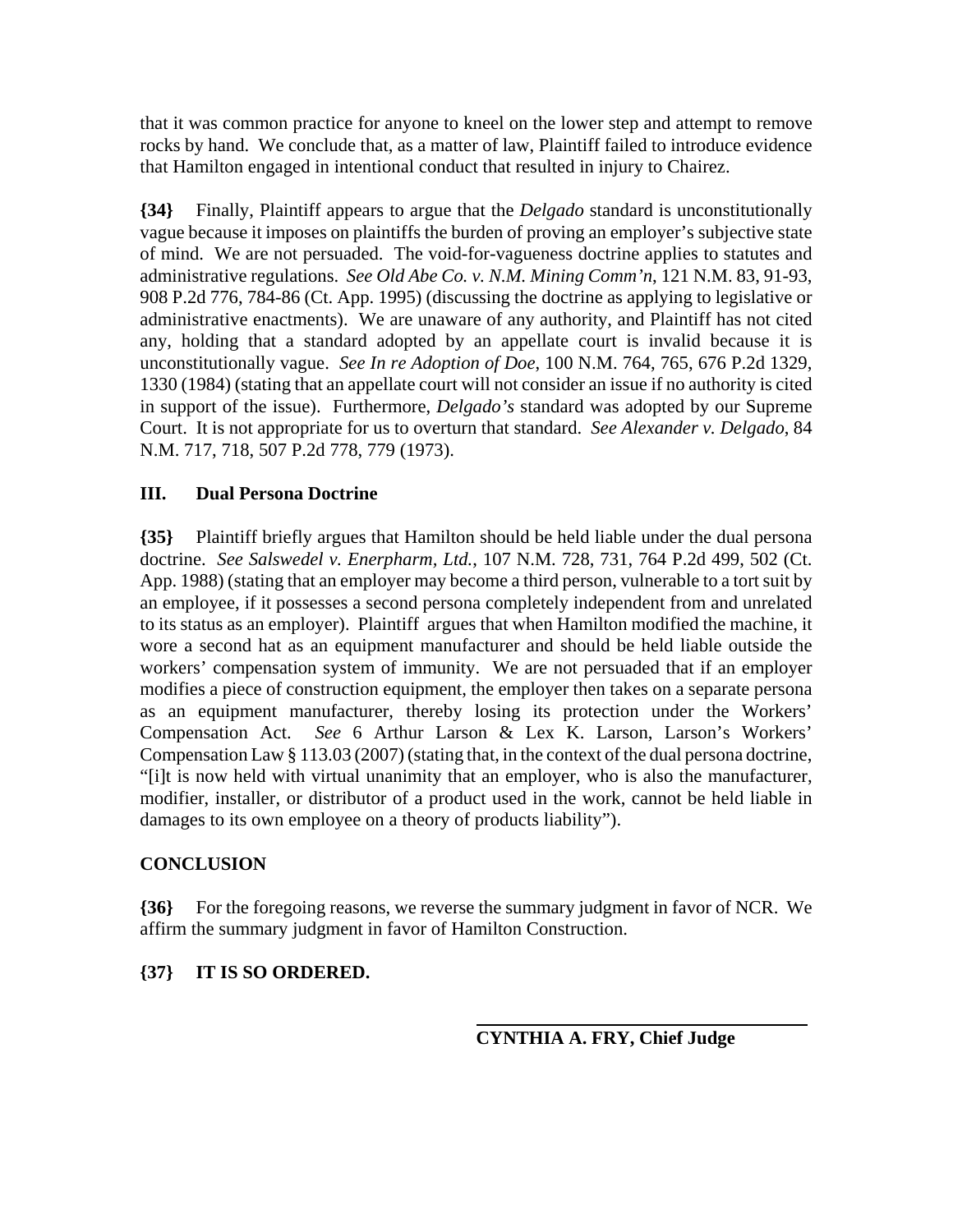# **I CONCUR:**

# **MICHAEL D. BUSTAMANTE, Judge**

#### **RODERICK T. KENNEDY, Judge (concurring in part, dissenting in part)**.

#### **KENNEDY, Judge (concurring in part, dissenting in part)**.

**{38}** NCR's unaltered design of the 22-year-old crushing plant would have prevented Chairez's injury. The alteration critical to causing the injury—removing the plate steel "shield" separating the feed hopper of the crusher from the area where the flywheels rotated—serves no purpose that has been described in the evidence (or by the majority). Second, by emphasizing the foreseeability of the alterations, the majority has de-emphasized the other required element for imposing strict liability—whether the product's use was foreseeable. I would affirm the district court's order granting summary judgment to NCR. If we look at the facts in an objective and reasonable manner as required by the law, there is simply no genuine issue of material fact concerning whether NCR could have reasonably foreseen either the critical modifications which caused Chairez's injuries or the risk that would be caused by those modifications in conjunction with Chairez's own unreasonable use of the rock crusher. To ask such foresight of a manufacturer defies reason and is the functional equivalent of requiring the use of a crystal ball. Momentarily casting discussion of necromancy aside, both the undisputed facts of this case and our case law demand we affirm.

#### **The Facts: An Introduction**

**{39}** No dispute exists that NCR constructed and delivered a portable rock crushing plant that had a complete platform over the feed box, and was not designed to have persons in the area of the crushing mechanism when the plant was operating. No dispute exists over the fact that Chairez was trained not to enter the crushing mechanism when the machine was operating. Someone other than NCR made three modifications of note between the plant's sale and delivery by NCR in 1981 and the accident in 2003: (a) the solid platform above the hopper had been modified by cutting out part of it and replacing it with a hinged/sliding piece to facilitate entry into the hopper; (b) a step that ran the roughly 4-foot width of the hopper extending about 10.5 inches into the hopper was added some 17 inches below the hopper's rim; and (c) metal plating between the hopper and an area behind it that contained two gigantic flywheels that provided power to the crushing mechanism was removed, exposing the flywheels within inches of either end of that step.

**{40}** Evidence shows that rocks sometimes jammed in the crusher, requiring action by operators to move or remove them to permit further operation and that NCR knew that. Mr. Randolph, whose testimony the majority mentions in stating that workers tried to clear jams when the plant was operating, specifically testified that workers "never" went into the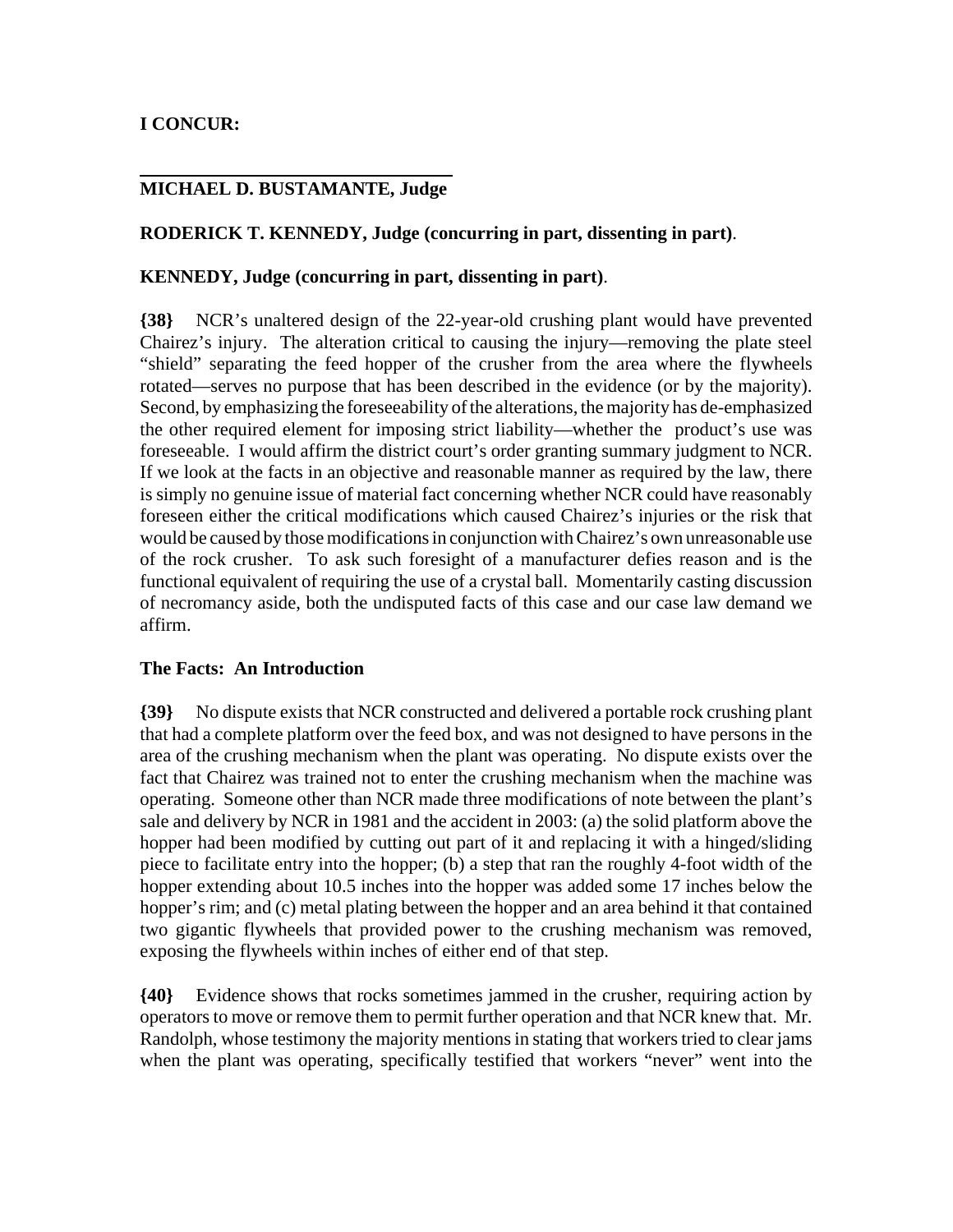hopper, but stood on the top platform to try to clear jams. Michael Ward, another worker present at the time of the accident, said he had never before seen anyone try to unblock a jam when the machine was running. Modifications (a) and (b) above specifically facilitate that process. No evidence explains the removal of the barrier between the back of the step and the flywheels. Chairez's training specifically directed him never to enter the feed hopper when the plant was running. At least one of Chairez's fellow employees told him to come up out of the machine immediately prior to his injury. No one testified that they ever expected him to go down into the machine when it was running until he had done it.

#### **The Law: An Introduction**

**{41}** This Court has previously held that a manufacturer is liable only to "those individuals to whom injury from a defective product may reasonably be foreseen *and only* those situations where the product is being used for the purpose for which it was intended or for which it was reasonably foreseeable it [would] . . . be used." *Van de Valde,* 106 N.M. at 459-60, 744 P.2d at 932-33 (emphasis added) (internal quotation marks and citation omitted). These precepts are codified in UJI 13-1402 NMRA, which provides that "[t]he supplier of a product has a duty to use ordinary care to avoid a foreseeable risk of injury caused by a condition of the product or manner in which it is used." This duty continues after the product has left the supplier's possession, and thus "[a] supplier who later learns, or in the exercise of ordinary care should know, of a risk of injury caused by a condition of the product or manner in which it could be used[,] must then use ordinary care to avoid the risk." *Id.* This duty is in turn limited by UJI 13-1403 NMRA, which states that although a supplier has the duty to consider foreseeable risks of injury, "[w]here an injury is caused by a [risk] [or] [misuse of the product] which was not reasonably foreseeable to the supplier, . . . [the supplier] is not liable." To impose liability, then, requires a manufacturer to foresee the risk of injury from the condition of the product, including likely modifications, and the risk of injury that attends foreseeable uses or misuses of the product. Both parties cite UJI 13-1422 NMRA, which discusses product modification. That instruction states:

In order for a supplier [a particular supplier who was in the chain of marketing the product] to be liable, the injury must have been caused by a condition of the product which was not substantially changed from the condition in which the [particular] supplier placed the product on the market or in which the supplier could have reasonably expected it to be used.

For substantial change in the product to relieve a supplier of liability, the change itself must be a cause of the harm done.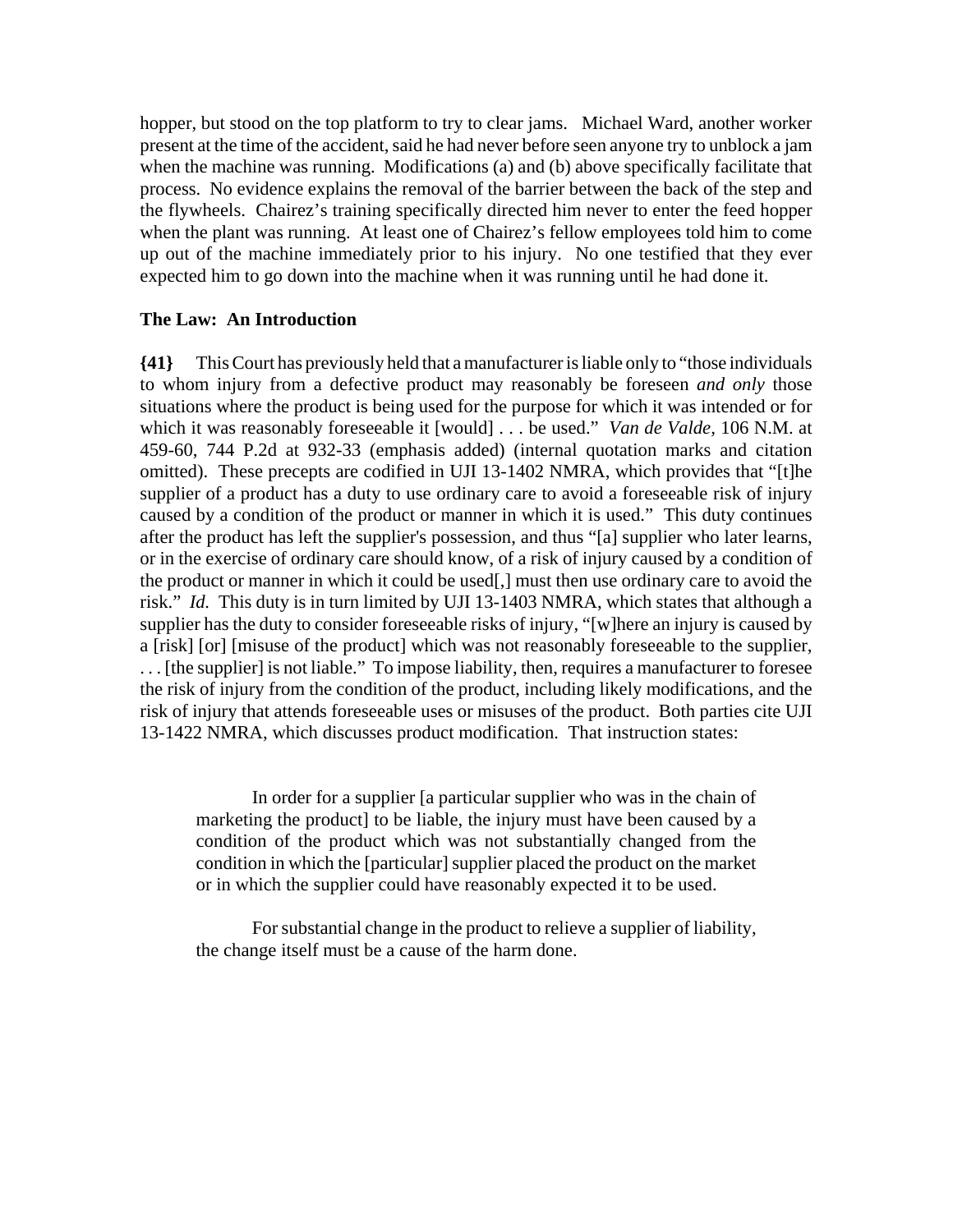**{42}** This statement of New Mexico law<sup>1</sup> appears to significantly limit a manufacturer's exposure to liability when substantial changes to the product cause the risk of harm. It distinguishes between the condition of the product as sold and the condition in which the manufacturer could reasonably expect it to be used, including any reasonably anticipated modifications to it. The next question therefore becomes whether, if the condition of the product has been substantially changed, the manufacturer could have reasonably expected its product to have been used in the way that caused the injury. "Misuse is use of a product for a purpose neither intended nor foreseeable by the manufacturer or supplier." *Austin v. Lincoln Equip. Assocs., Inc*., 888 F.2d 934, 938 (1st Cir. 1989). This Court has previously recognized that some uses are "so unforeseeable that the matter can be taken [away] from the jury." *Smith v. Bryco Arms*, 2001-NMCA-090, ¶ 17, 131 N.M. 87, 33 P.3d 638.

# **Modified Products Require a Different Analysis**

**{43}** Thus, imposing liability on a manufacturer for a product modified after its sale involves three assessments. First, the modification or alteration must have been foreseeable to the manufacturer; second, the product, as modified, must have been likely to cause harm; and third, the particular harmful use of the modified product must have been foreseeable as well. The parties agree that NCR had nothing to do with the modifications themselves.<sup>2</sup> It is also beyond dispute that but for these modifications, particularly opening access to the flywheels, Chairez would not have been injured.

**{44}** The Majority attempts to raise the bar to require the modification to be the "sole proximate cause" of the injury, Majority Opinion ¶12, but even with the bar set this high, it is plain that but for exposing the flywheels by removing the plate steel barrier separating them from the hopper, Chairez would not have been exposed to the agent of his injury.

<sup>1</sup>*See State v. Wilson*, 116 N.M. 793, 795-96, 867 P.2d 1175, 1177-78 (1994) (holding that adoption of a uniform jury instruction by the New Mexico Supreme Court establishes a presumption that instruction is a correct statement of law).

 ${}^{2}$ For purposes of context, at the edge of either side of the hole created by the removal of the solid metal "shield" turned a flywheel about 6-feet in diameter, judging by photographs in evidence. A flywheel is an energy storage device for rotational energy—think about how long a toy gyroscope spins with one pull of its string—that can release steady energy to do work. After shutting down the motor on this machine, the wheels would spin for another five minutes; this is the period during which Chairez's leg was broken. These flywheels provide constant power to the jaws of the crusher. The ledge built in front of the hole in which these wheels turned was little more than a hand's breadth wide and 4 feet long. Nothing obstructed the space between the end of the platform and the moving flywheel; the platform's edge was entirely within the circumference of the wheel. Chairez knelt on the ledge leaning into the crusher feed box; where was the other half of his leg and foot?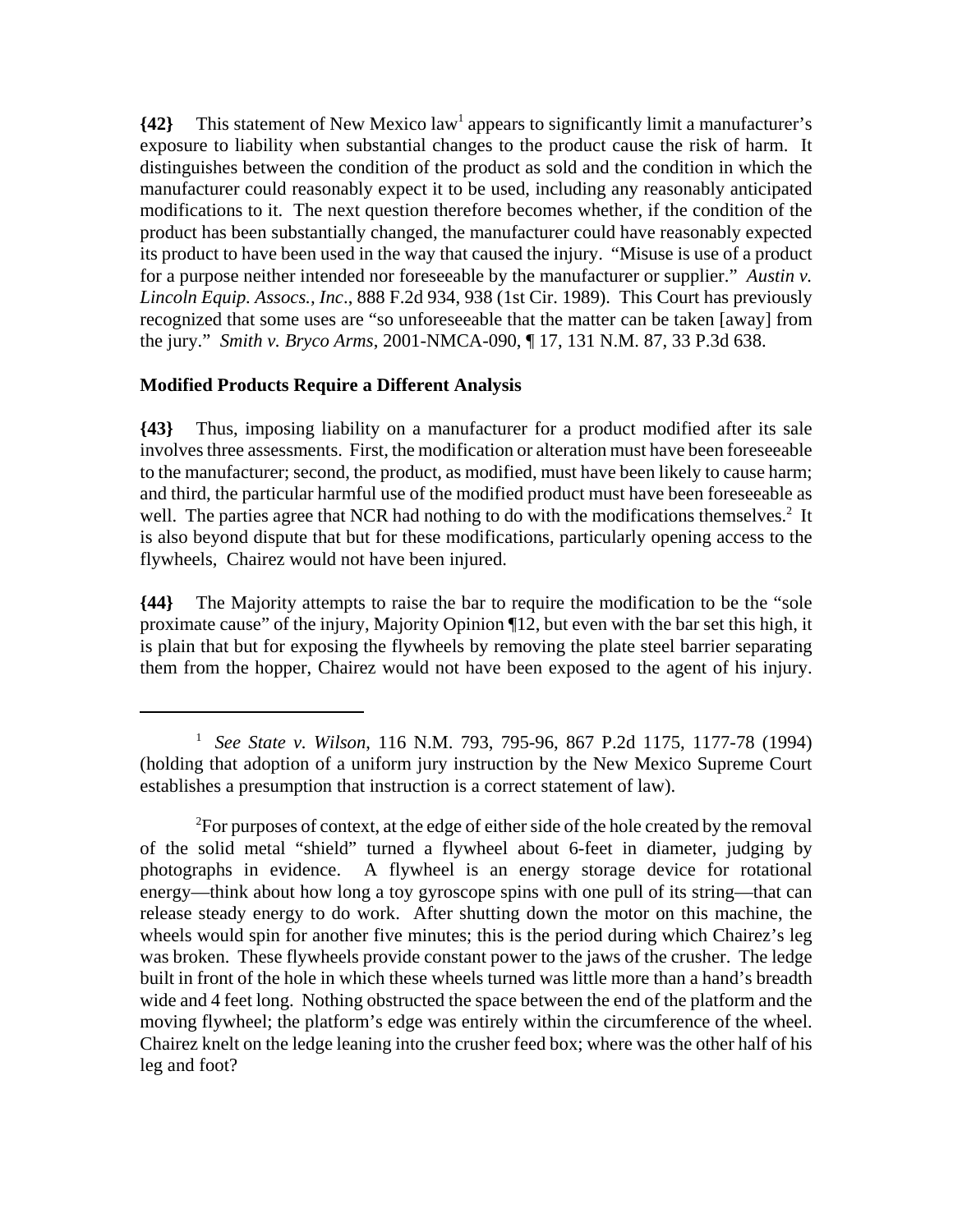Again, however, foreseeability of that modification and its role in causation, must also exist with a use of the product that was foreseeable to NCR. The majority implies that Chairez's use of the machine was foreseeable; I believe otherwise enough to be comfortable saying it was unforeseeable as a matter of law.

**{45}** In this case, removing rock jams from the vantage of the upper platform was both foreseeable and common. The removal of the barrier to the flywheels was not related to the crusher's intended use. It was, along with Chairez's own unreasonable conduct, the cause of his injury.

**{46}** The majority, despite having viewed "the photographic evidence" through their crystal, confess that it is unclear why the metal barrier was removed. The record itself offers no explanation. Majority Opinion ¶ 17. Without an objectively discernable reason for a modification of the product and a further inability to divine the reason for the modification on the part of the end-user, applying the Majority's analytical standard negates foreseeability entirely and allows a determination of the issue as a matter of law. The majority reasonably adopt the Plaintiff's argument below—that adding the step might invite stepping on it but NCR did not add the step, and no evidence suggests that removal of the shield between the step, and the crusher's largest moving parts was *ever* foreseeable. Had the shield been in place, not only would Chairez's leg not have been in a place to be broken, but any use of the narrow step while the crusher was running would have been far more difficult. Thus, foreseeing use of the step by a worker down on all fours removing rocks from the hopper by hand—and therefore placing his legs in an area of great danger while the plant is operating approaches objective inconceivability. To hold otherwise would be to require manufacturers to design products for irrational and unreasonable end users, and our laws are not designed to protect the irrational and unreasonable from their own artifice. Indeed, this Court has held that manufacturers are not the "insurers of any and all risks attendant to the use of their product." *Van de Valde*, 106 N.M. at 459, 744 P.2d at 932. The district court ruled correctly.

## **Chairez's "Use" of the Crusher**

**{47}** But absent foresight of the modification itself, we should consider the use of the crusher in this case. Chairez climbed up two ladders and over a guardrail with two barrier chains to the top platform, on which he opened a hatch. He then climbed through the hatch to occupy the 10-inch wide ledge below it, and got down on all fours on this narrow ledge in an attempt to knock rocks *by hand* out of the powered and moving jaws below him. As he did this, he necessarily extended his leg behind him, through the opening left by removing the "shield," toward an enormous wheel that was, in turn, spun by a 325-horsepower engine, until the wheel caught his foot and broke his leg. The photographic evidence shows no gap from the edge of the ledge to the edge of the wheel. Saying that this use was foreseeable seems to consist of creating a simplistic and false legal inference that: (a) where a machine incorporates large and dangerous moving parts, (b) some user will inevitably modify it in order to more easily insert body parts into one of its most powerful and dangerous areas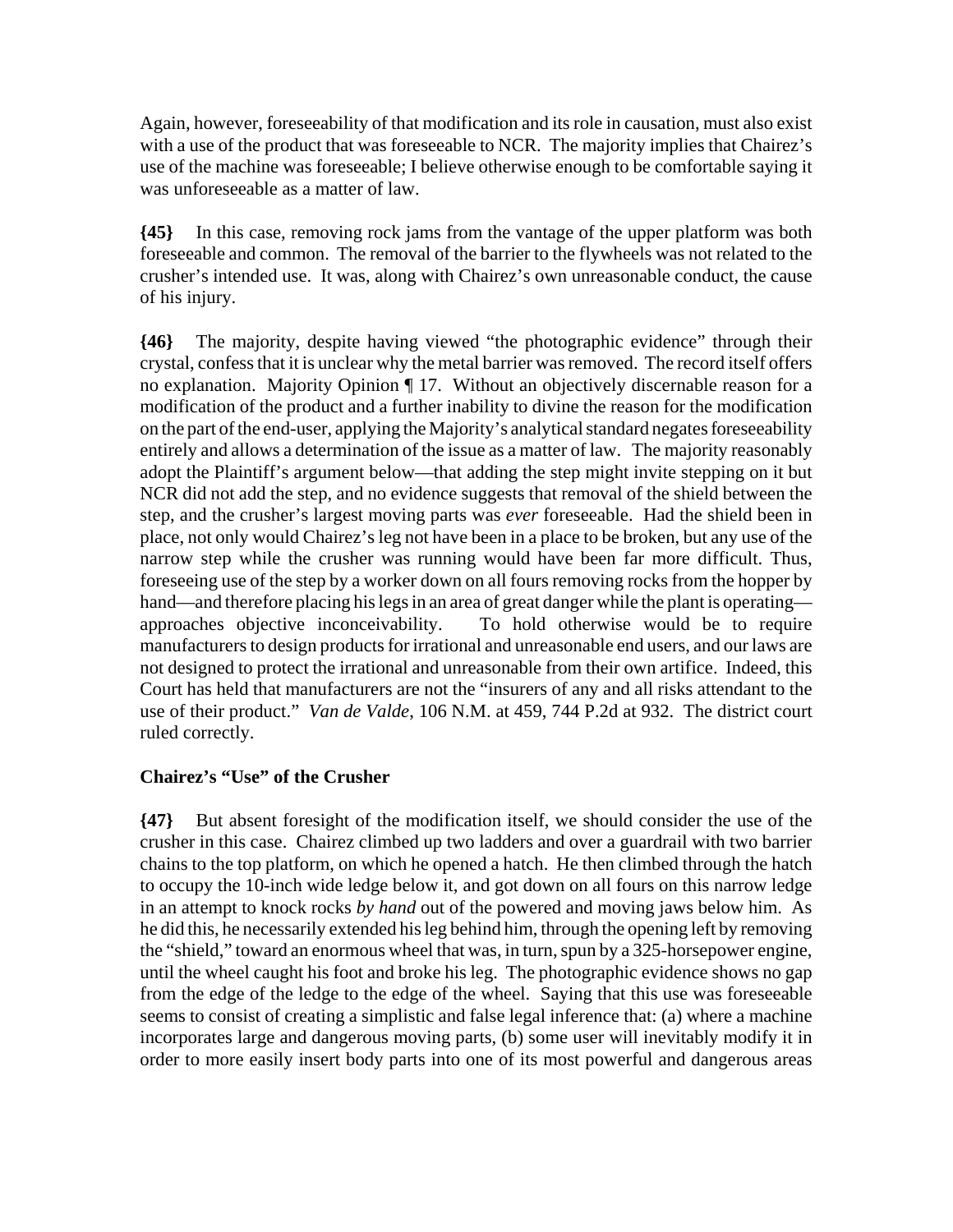when it is running. One is not required to "guard against eventualities which at best are too remote to be reasonably foreseeable." *Noebel v. Hous. Auth. of City of New Haven*, 148 A.2d 766, 769 (Conn. 1959). For us, foreseeability must involve the reasonable limits of foresight, not the untrammeled application of hindsight.

**{48}** Clearing rock jams when the machine is running happens, but only from the top platform. Clearing jams from inside the feed hopper when the crusher is running was unknown. Either way, clearing jams is not shown by the evidence to have anything to do with exposing the flywheels. An inference that removing the "shield" was a foreseeable modification in 1981 and that exposing one's self to the flywheels when they were moving was a foreseeable use in 2003 employs only the foreseeability of hindsight. The majority illogically give equal weight to Plaintiff's generalized view that jams are common and might need to be cleared with the help of alterations to the machine and NCR's more specific view that it was unreasonable to anticipate a modification to the machine so as to allow easier access to the flywheels when the machine was running. Majority Opinion, ¶ 19. These propositions are not of equal weight. NCR should not anticipate exposure of workers to spinning flywheels without a showing that there was a reason to do so. While it might reasonably expect that jams need to be cleared, modifications that facilitate the process while the machine is running and expose workers to moving parts is beyond the limits of reasonable anticipation. Misuse of the plant by climbing into a place made even more dangerous by another's modification and yet more so when the plant was still running is something an objective observer could fairly regard as inconceivable.

## *Van de Valde* **and the Voice of Objective Reasonableness**

**{49}** Against this miasma of supposition rests our decision in *Van de Valde*, which provides an instructive framework for this case. The plaintiff there was injured after he secured objects to the roof of a Volvo with a strap from the car that was designed only to secure the vehicle's spare tire inside the tire well. *Van de Valde*, 106 N.M. at 457, 744 P.2d at 930. He sought damages against the manufacturer, among other defendants, and argued that it was foreseeable that operators would use such straps to secure not only the tire inside the tire well, but also to secure other items to the roof of the car. The district court granted summary judgment to the manufacturer on the basis that such a use was not foreseeable. Plaintiff then appealed to this Court. *Id.* at 457-58, 744 P.2d at 930-31. This Court affirmed the order of summary judgment, holding that the use of the tire strap to secure objects to the top of the car was not "objectively foreseeable." *Id.* at 459-60, 744 P.2d at 932-33. *Van de Valde* asked, "[w]hile it is conceivable that plaintiff . . . might use the tire restraining strap to stretch across a surface wider than the strap itself, would it not be just as conceivable that someone might attempt to use it to lower a thousand-pound motor into a truck?" *Id.* at 459, 744 P.2d at 932. Either way, the opinion held, the strap would fail. This Court concluded that to expand foreseeability to extreme uses outside a product's common function and design went too far. The analysis comes down, not to whether the use was simply foreseeable, but to whether the use was "objectively foreseeable." *Id.*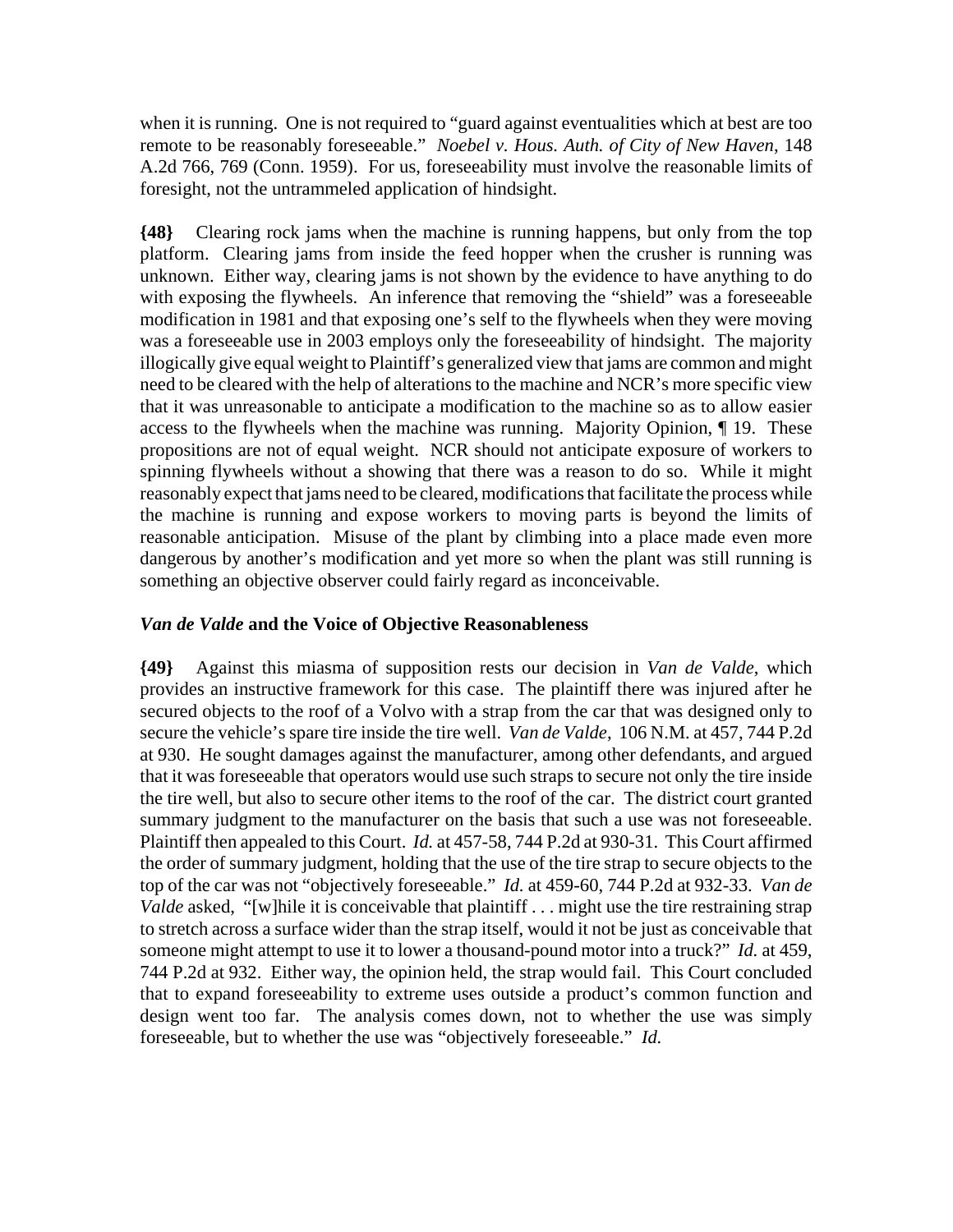**{50}** In reaching the holding in *Van de Valde*, this Court adopted the opinion of the Illinois Court of Appeals in *Mata v. Clark Equipment Co.*, 374 N.E.2d 763 (Ill. App. Ct. 1978), which parallels the issues in this case. In *Mata*, a warehouse employee was injured when he stood up on a forklift to dislodge a bag of walnuts stuck between the forklift and a wall while the truck was still in motion. The bag fell on him and injured him. The employee was able to stand up on the forklift only because the forklift's overhead protective guard, designed and installed by the manufacturer, had been removed by his employer. *Van de Valde*, 106 N.M. at 458-59, 744 P.2d at 931-32. This court adopted the holding of the Illinois court which affirmed an order of summary judgment for the manufacturer, because although removal of the forklift's overhead cover was certainly *foreseeable*, it was not "objectively reasonable." *Id.* In so holding, the *Mata* court stated, "almost nothing is entirely unforeseeable. A test of foreseeability, however, does not bring within the scope of a defendant's liability every injury that might possibly occur." *Id.* at 459, 744 P.2d at 932 (internal quotation marks and citation omitted). We should not depart from *Mata or Van de Valde* today. Foreseeability is "that which is objectively reasonable to expect, not merely what might conceivably occur." *Id.* (emphasis, internal quotation marks and citation omitted); *see Smith*, 2001-NMCA-090, ¶ 17 (holding foreseeability was properly a jury question where the record showed that an intentionally designed characteristic of a pistol was a contributing cause of plaintiff's injury and that plaintiff's dangerous use was therefore objectively foreseeable).

**{51}** Objectivity is the key. As Judge Alarid urged in *Madsen v. Scott*, 1998-NMCA-092, ¶ 42, 125 N.M. 475, 963 P.2d 552 (Alarid, J., dissenting), "the 'foreseeability' element of proximate cause is established by proof that actor, as [a] person of ordinary intelligence and prudence, should reasonably have anticipated [the] danger to others created by his negligent act. That which is *objectively reasonable* to expect, not merely what might conceivably occur." (emphasis added) (citation omitted), *rev'd* 1999-NMSC-042, ¶ 18, 128 N.M. 255, 992 P.2d 268.

**{52}** In the instant case, for example, we might ask whether it was objectively reasonable to expect that someone would remove the steel barrier between the rock crusher's hopper and flywheels. There is no dispute that NCR designed the barrier to prevent exposure of the flywheels while they continued to turn. I do not view the removal of such a barrier as foreseeable and believe that such a removal cannot be said to qualify as objectively reasonable, as required by the holding in *Van de Valde*. Similarly, it *might* be foreseeable that users would construct a ledge or step to enable workers' closer access to jammed material; but it does not seem prudent to require NCR to foresee such a use while the flywheels continue to spin and the crusher operates, especially in view of the narrowness of the after-market step and *especially* after the flywheels have been completely exposed.

**{53}** The last requirement I wish to discuss from *Van de Valde* is the application of strict liability in "only those" instances where the product is used for the purpose it was intended. I would maintain that Chairez's use went far beyond the pale of intended use of the rock crusher, just as removing the "shield" went beyond the pale of foreseeable modification of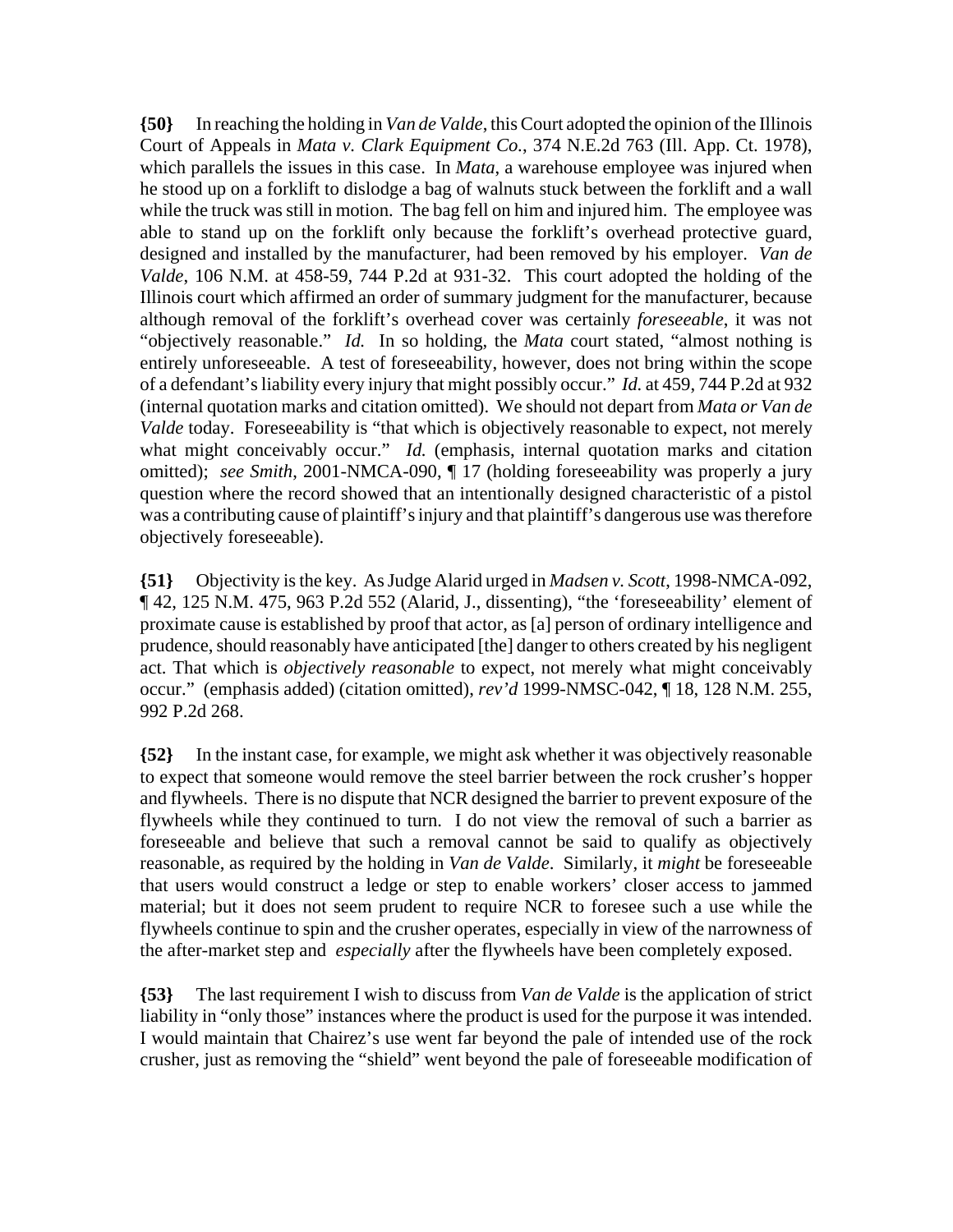it. Facilitating one reasonable use (clearing jams) is not cause for buying wholesale into all possible uses (climbing into a gigantic running machine next to huge moving parts to clear jams against all manufacturer's and co-workers' warnings, industry and company practices, training, and all common sense). Chairez was schooled and experienced in the operation of this rock crusher. He climbed onto a narrow ledge that was open on one side to the crushing jaws of the machine, and on the other, toward two moving wheels of great size and weight. He was an experienced operator exposing himself to an obvious and visible hazard, and as he knelt on the 10-inch wide ledge, had to have a sense as to what a sizeable portion of his lower leg, including his foot, was extending toward. I believe that the law would fairly deem Chairez to know of the dangers attendant to his actions. *See, e.g., Mata*, 374 N.E.2d at 767 (holding that an experienced forklift operator was injured while standing on the seat of a moving forklift modified by removing the overhead guard and was aware of the danger that was unforeseeable as a matter of law to the manufacturer).

**{54}** As the majority now requires manufacturers to foresee such inherently dangerous and unreasonable uses, they require NCR to foresee an employee's attempt to manually remove jammed material from down in the hopper while the crushers continue to bind, sputter, and choke under the tension of a jam. NCR had never heard of it. Hamilton's two workers, both familiar with clearing jams, had never seen such a maneuver until Chairez attempted it. Their daily use of the crusher did not allow them to foresee Chairez's use of it. It is unreasonable to expect NCR, building the crusher twenty-two years prior to the accident, to do so now.

# **Hamilton's** *Delgado* **Liability**

**{55}** An employer's modifications to machinery or operational practices can be accomplished with sufficient wilfulness or recklessness so as to trigger employer tort liability outside the Workers' Compensation Act. *See, e.g., Mull v. Zeta Consumer Prod.*, 823 A.2d 782, 786, 787 (N.J. 2003) (Zizzali, J., concurring) (noting that alterations to machinery that substantially increase certainty of injury may allow for imposing tort liability; arguing that such modifications may create rebuttable presumptions that risk was known, or support per se intentional tort). We do not know who modified the crusher, and there is no need here to address whether using an obviously dangerous machine would trigger liability under *Delgado*. Despite the removal of the barrier blocking off the flywheels, because Chairez's actions in the face of known procedures and dangers constituted the greatest proximate cause of his injuries, I agree with the majority that the case here against Hamilton does not rise to New Mexico's *Delgado* standard as a matter of law. Hamilton's liability thus goes no further than its exposure under the Worker's Compensation Act, and the summary judgment granted to Hamilton is properly affirmed here.

**{56}** The majority's explosion of a reasonable view of foreseeability into cosmic ether removes the requirement that we apply an objective standard to judge whether foreseeing both particular modifications to a product and its subsequent use. By doing so, the majority